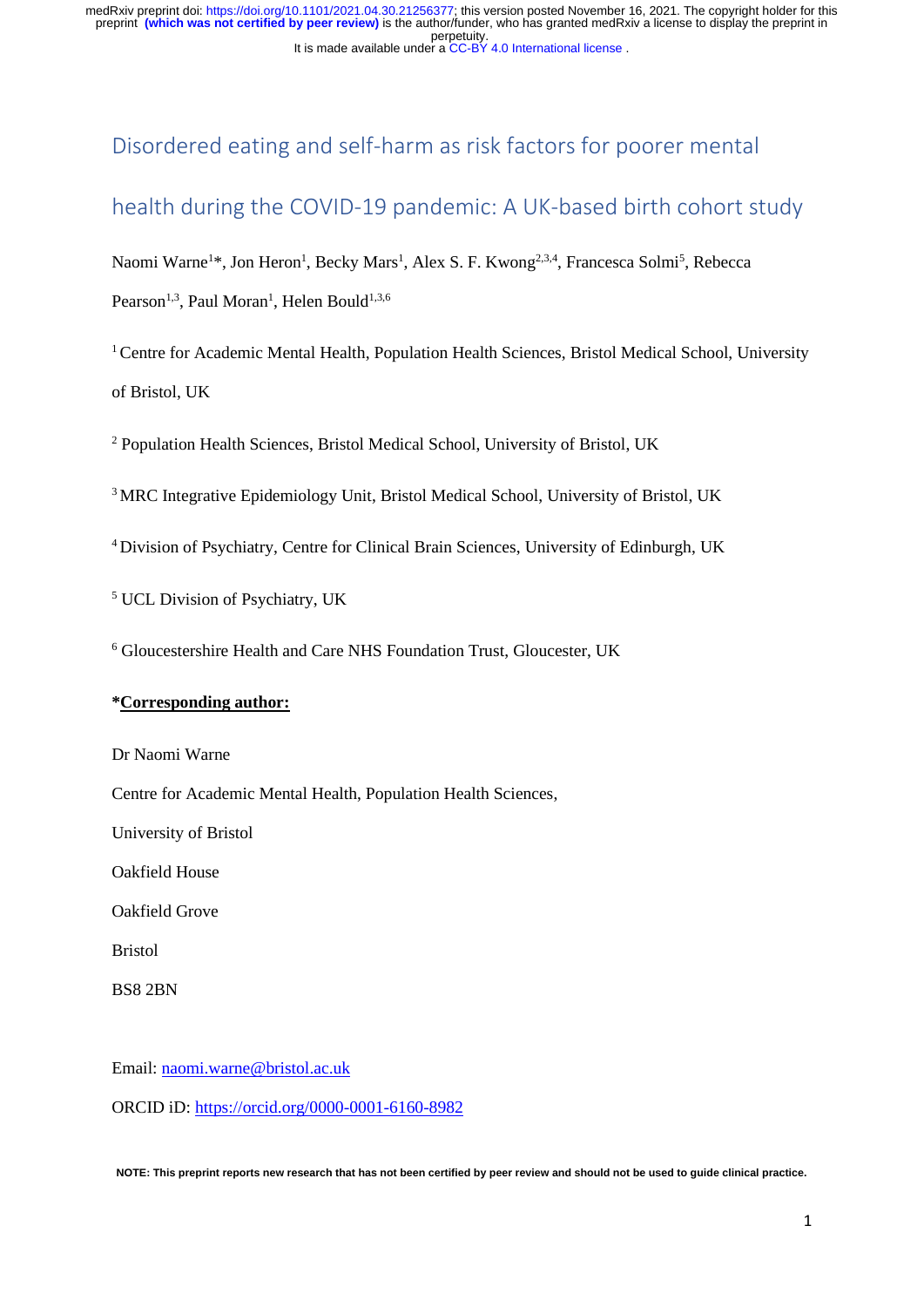# Abstract

**Background:** Young adults and especially those with pre-existing mental health conditions, such as disordered eating and self-harm, appear to be at greater risk of developing metal health problems during the COVID-19 pandemic. However, it is unclear whether this increased risk is affected by any changes in lockdown restrictions, and whether any lifestyle changes could moderate this increased risk.

**Methods:** In a longitudinal UK-based birth cohort (The Avon Longitudinal Study of Parents and Children, ALSPAC) we assessed the relationship between pre-pandemic measures of disordered eating and self-harm and mental health during the COVID-19 pandemic in 2,657 young adults. Regression models examined the relationship between self-reported disordered eating, self-harm, and both disordered eating and self-harm at age 25 years and depressive symptoms, anxiety symptoms and mental wellbeing during a period of eased restrictions in the COVID-19 pandemic (May-July 2020) when participants were aged 27-29 years. Analyses were adjusted for sex, questionnaire completion date, pre-pandemic socioeconomic disadvantage and pre-pandemic mental health and wellbeing. We also examined whether lifestyle changes (sleep, exercise, alcohol, visiting green space, eating, talking with family/friends, hobbies, relaxation) in the initial UK lockdown (April-May 2020) moderated these associations.

**Results:** Pre-existing disordered eating, self-harm and comorbid disordered eating and self-harm were all associated with the reporting of a higher frequency of depressive symptoms and anxiety symptoms, and poorer mental wellbeing during the pandemic compared to individuals without disordered eating and self-harm. Associations remained when adjusting for pre-pandemic mental health measures. There was little evidence that interactions between disordered eating and self-harm exposures and lifestyle change moderators affected pandemic mental health and wellbeing.

**Conclusions:** Young adults with pre-pandemic disordered eating, self-harm and comorbid disordered eating and self-harm were at increased risk for developing symptoms of depression, anxiety and poor mental wellbeing during the COVID-19 pandemic, even when accounting for pre-pandemic mental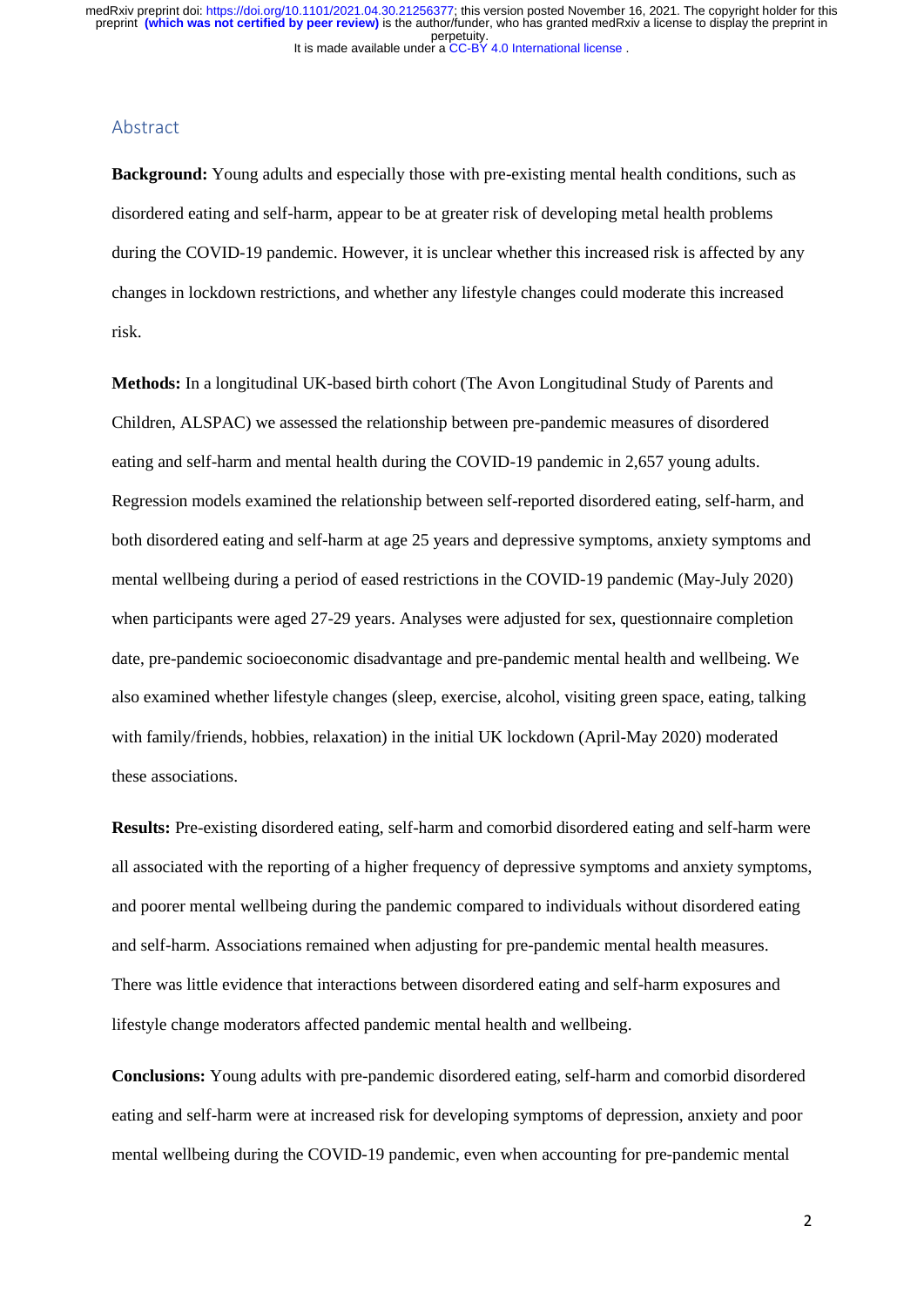health. Lifestyle changes during the pandemic do not appear to alter this risk. A greater focus on rapid and responsive service provision is essential to reduce the impact of the pandemic on the mental health of these already vulnerable individuals.

# Keywords

ALSPAC; COVID-19; disordered eating; self-harm; mental health; pandemic; lockdown;

# Plain English summary

The aim of this project was to explore the mental health of young adults with disordered eating behaviours (such as fasting, vomiting/taking laxatives, binge-eating and excessive exercise) and selfharm during the COVID-19 pandemic. We analysed data from an established study that has followed children from birth (in 1991 and 1992) up to present day, including during the pandemic when participants were 28 years old. We looked at the relationship between disordered eating and/or selfharm behaviours from *before* the pandemic and mental health problems (symptoms of depression and anxiety) and mental wellbeing *during* the pandemic. We also explored whether there were any lifestyle changes (such as changes in sleep, exercise, visiting green space) that might be linked to better mental health and wellbeing in young adults with disordered eating and self-harm. We found that young adults with prior disordered eating and/or self-harm had more symptoms of depression and anxiety, and worse mental wellbeing than individuals without prior disordered eating or self-harm. However, lifestyle changes did not appear to affect mental health and wellbeing in these young adults. Our findings suggest that people with a history of disordered eating and/or self-harm were at high risk for developing mental health problems during the pandemic, and they will need help from mental health services.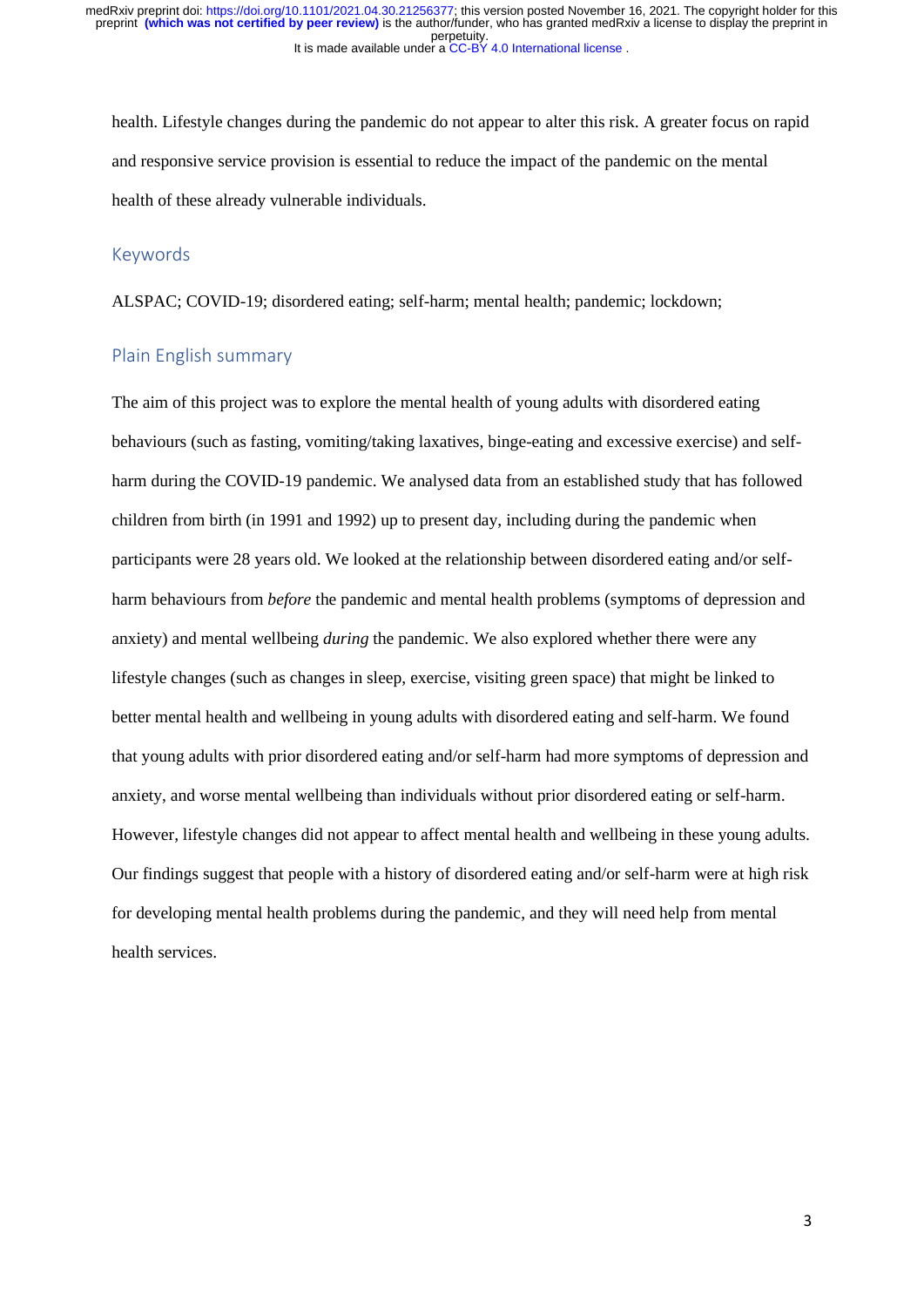# Background

The coronavirus disease 2019 (COVID-19) pandemic has had an immense impact on people's lives worldwide. On 23<sup>rd</sup> March 2020, a national lockdown was announced as a UK public health strategy instructing the public to stay at home except for certain limited purposes. During this time, people could only leave their homes once a day for one hour for exercise or shopping for essential goods (e.g. food, medicine). Non-essential businesses were closed, schools were closed for the majority of students (exceptions were for vulnerable children and children of keyworkers), and people were urged to work from home where possible. Restrictions were gradually eased, allowing for unlimited exercise outside (13<sup>th</sup> May 2020), groups of up to six people to meet outside with social distancing (1<sup>st</sup> June 2020), year groups returning to schools ( $1<sup>st</sup>$  June 2020), and non-essential shops re-opening ( $15<sup>th</sup>$  June 2020). The pandemic and associated restrictions radically changed people's lives and there is evidence that mental health in the UK population was worse during lockdown than before the pandemic (1–4). Furthermore, young adults and individuals with prior mental health problems were at increased risk of common mental health problems (depressive symptoms and anxiety symptoms) during the UK lockdown (1).

Young adults with pre-existing disordered eating and self-harm are likely to be at particularly high risk of experiencing poor mental health during the pandemic. Eating disorder behaviours and selfharm are common in young adults (5) and are associated with increased risk of mortality and psychiatric comorbidity (6–11), which may be exacerbated by circumstances in the pandemic. Disordered eating and self-harm are common (12,13) and commonly co-occur in clinical (14) and general population (5) samples. This comorbidity is a great clinical concern as it increases the risk of poorer overall mental health (15–17) and risk for suicide (18), compared with when the behaviours occur in isolation. Nevertheless, eating disorders and self-harm remain highly under-researched (19,20) and more work is required to ensure that we understand the needs of people with eating disorders and/or self-harm during the pandemic (21,22). There is growing concern that individuals with a history of eating disorders and/or self-harm may have been particularly affected by the pandemic and the associated restrictions. In addition to the broader risk factors that can affect many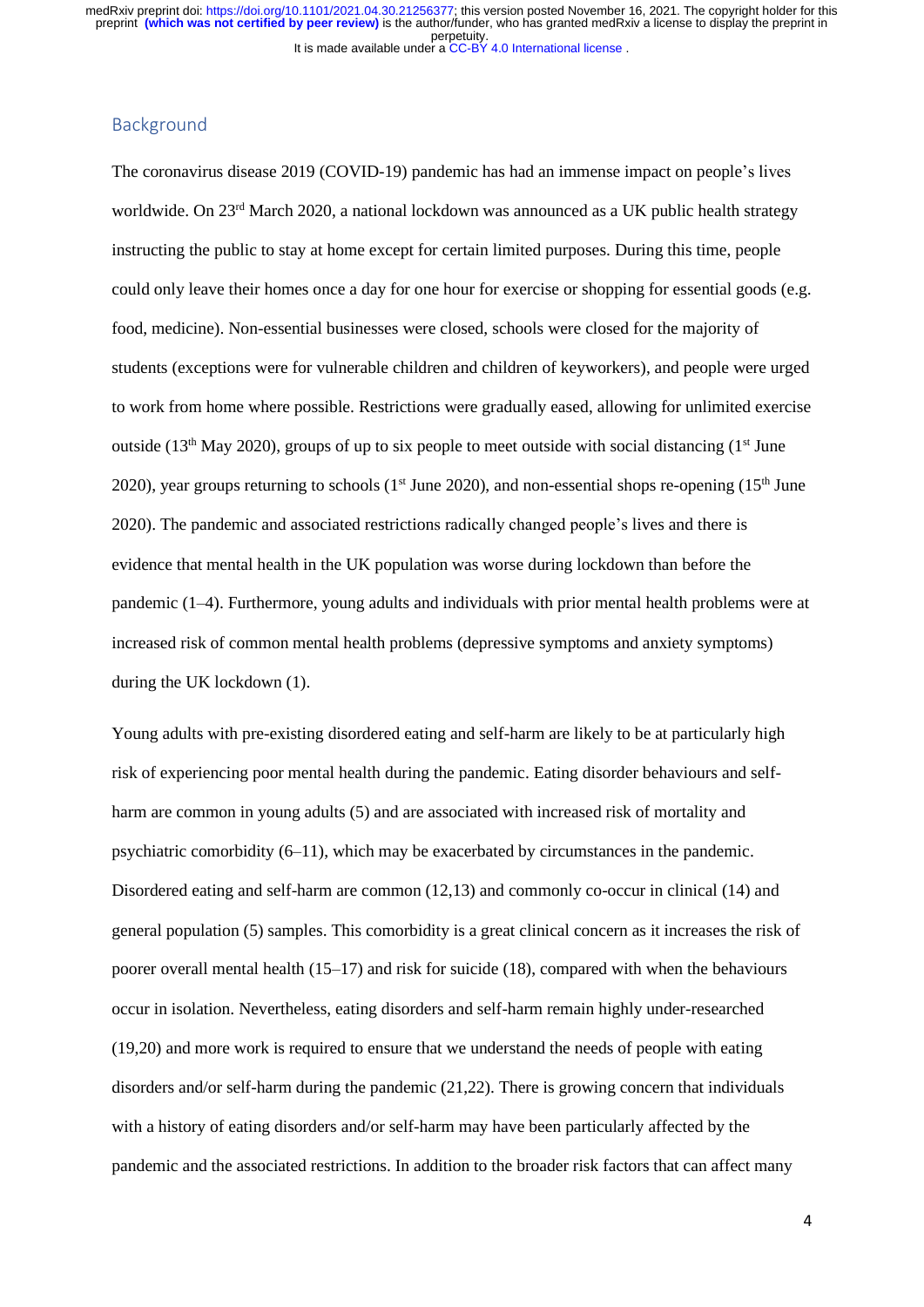people (for instance social isolation, stressful life events) individuals with eating disorders may have experienced more specific risk factors potentially leading to increased distress such as changes in access to food, exercise limitations, media messaging and restricted healthcare access (21,23). Individuals with disordered eating are also likely to experience some of these more specific risk factors. Similarly, the pandemic has resulted in a number of exacerbating factors for self-harm (22) and the reductions of clinical services presentations for self-harm may reflect reduced help-seeking in this vulnerable group (24,25). Given these additional risk factors, individuals with eating disorders/disordered eating and self-harm may be a key 'at risk' groups for poorer mental health (such as depression and anxiety) during the pandemic. Such common mental health problems are important to research and detect early as they are associated with significant impairment (26), as well as poor health, education and social outcomes (27–31). Furthermore, depression and anxiety are common concerns for young people with eating disorders during the pandemic, with 73% of individuals reporting the pandemic has increased their feelings of depression and 77% reporting the pandemic has increased their feelings of anxiety (32). Prior research has found that disordered eating and self-harm were risk factors for increased depressive and anxiety symptoms in young adults during the first UK lockdown (1). However, it is unclear whether this increased risk persists when lockdown restrictions have eased, and whether lifestyle factors could play a role in this risk.

To date, there has been limited published research on COVID-19-related common mental health outcomes in individuals with eating disorders and self-harm. One cross-sectional Australian study found that individuals self-reporting an eating disorder had higher levels of depression, anxiety and stress than individuals not reporting an eating disorder in April 2020 (33). Cross-sectional studies have found the majority of participants with eating disorders have also self-reported a worsening of depressive symptoms (32,34) and anxiety symptoms (32,35,36) due to the pandemic, however a longitudinal study found no change in general psychopathology (including depression and anxiety) pre- to post-lockdown in eating disorder patients (37). There is very limited research for pandemic common mental health problems in those with a history of self-harm but there is emerging evidence that individuals with a previous history of self-harm with suicidal intent (suicide attempt) were more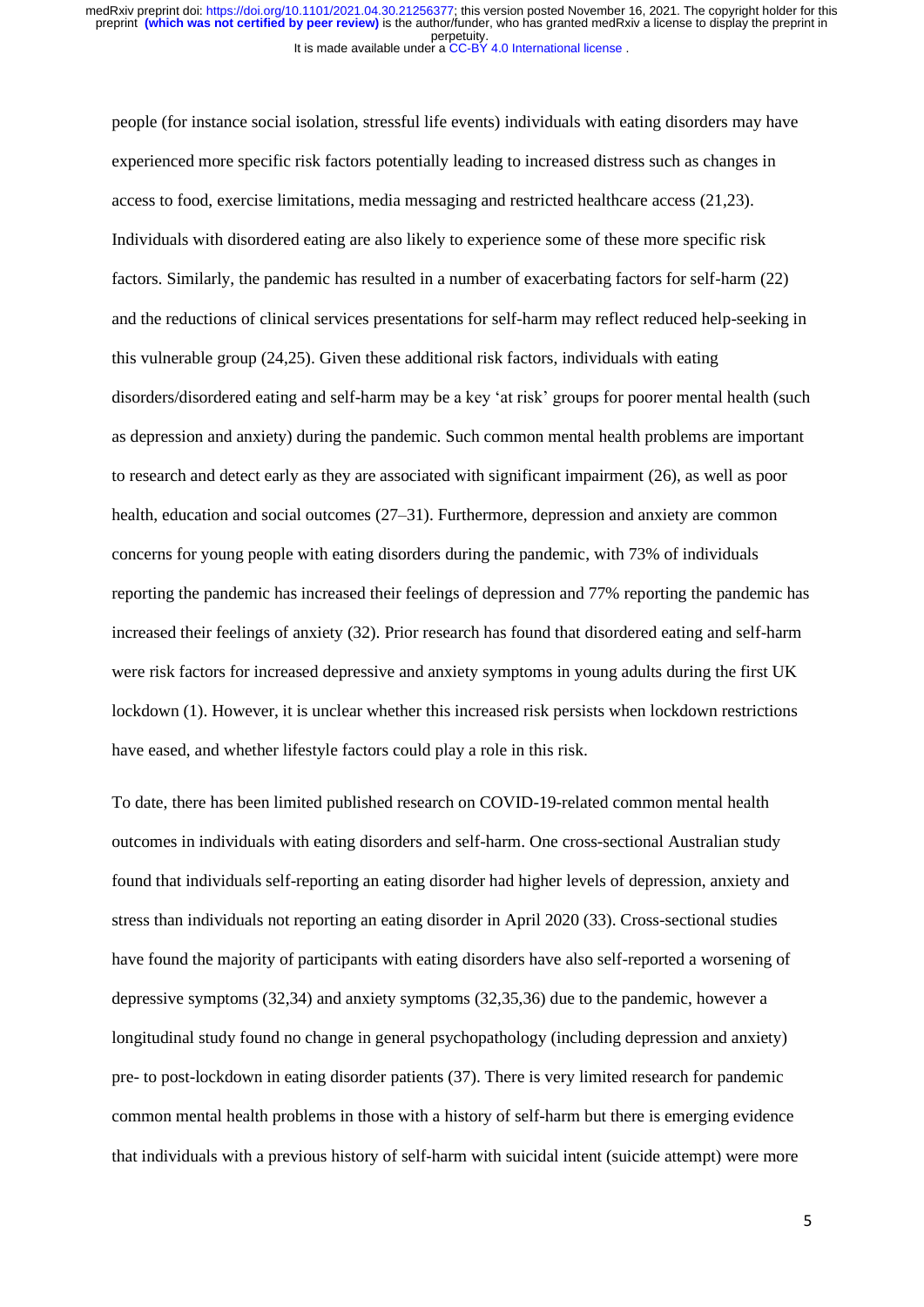likely to have depression in a Greek lockdown (April-May 2020) than those without a history of suicide attempt (38).

Although informative, conclusions from these studies are limited by the self-selected participants, the small sample sizes (typically under  $\sim$  200 people) and the retrospective reporting of changes in mental health. Furthermore, many studies focus on clinical samples, whereas only a minority of individuals with disordered eating and self-harm seek help (6,8,39). Research using birth cohorts with prepandemic measures of mental health can provide a more accurate representation of effects on mental health coincident with the pandemic in these groups. Such samples include a more representative sample of participants than those found from convenience sampling and include participants with disordered eating or self-harm who may be missed by clinical services. As the COVID-19 pandemic and mitigation efforts have been a universal exposure it is difficult to disentangle effects of the pandemic from natural changes in risk over time. Nevertheless, longitudinal studies with prepandemic information allow for adjustment for potential confounding factors and prior mental health problems so we can be more confident that associations are coincident with the pandemic rather than due to confounding factors or prior mental health problems. In this study, we used a UK-based birth cohort 1) to investigate whether prior disordered eating and self-harm were risk factors for higher levels of depression and anxiety and lower levels of mental wellbeing during a period of eased restrictions in the COVID-19 pandemic; and 2) to assess whether lifestyle changes can identify individuals with prior disordered eating and self-harm who may have better mental health in the pandemic. The first of these is important to help inform who may be at greater risk of mental health problems during the current pandemic and for informing who may require ongoing help from mental health services. The second is important to provide insights into factors that may help improve mental health in the current pandemic or pandemics to come.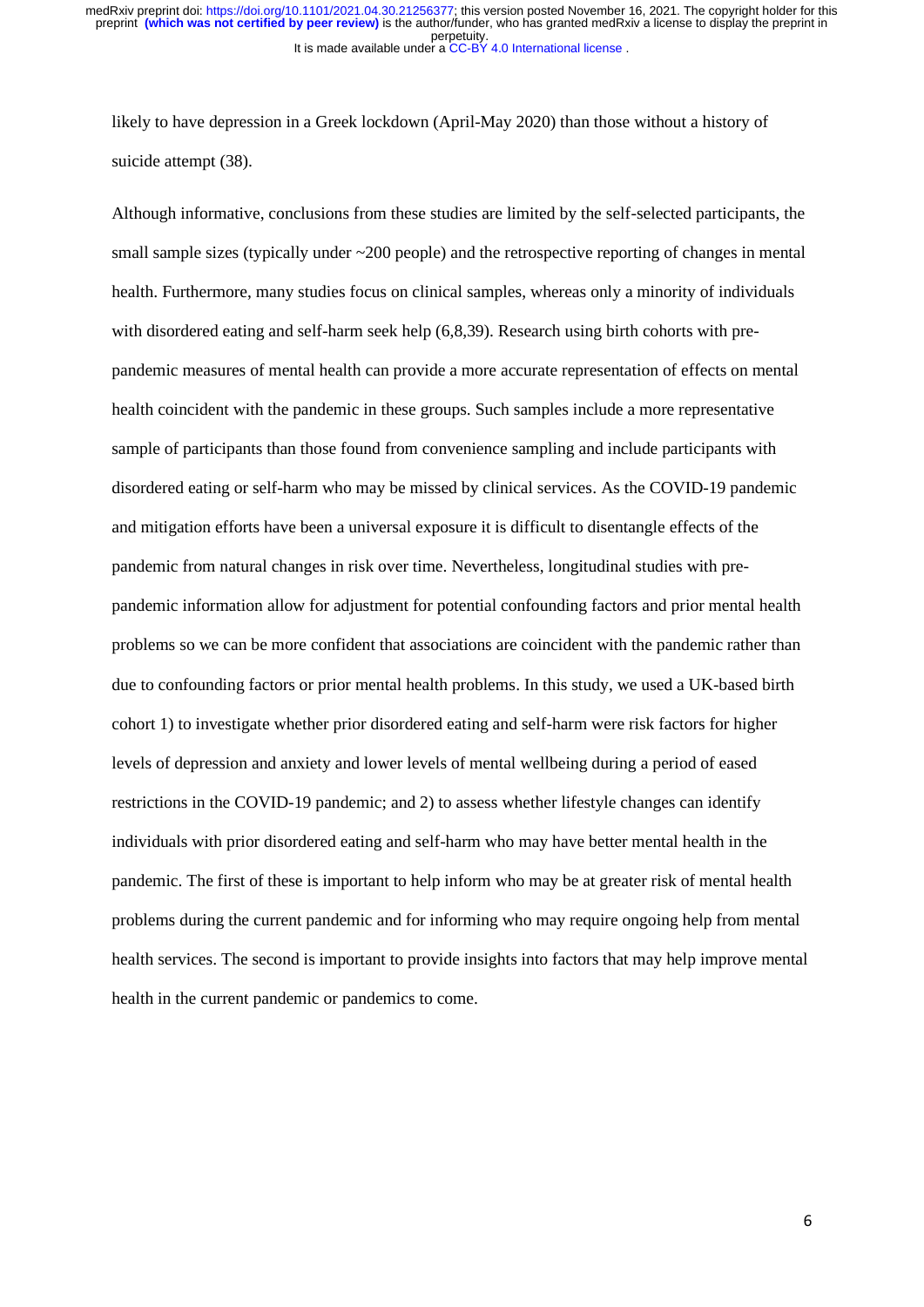## Methods

#### Sample

We analysed data on young adults from a UK-based birth cohort: The Avon Longitudinal Study of Parents and Children (ALSPAC) (40–42). Pregnant women living in the Avon area of Bristol (UK) with an expected delivery date between 1<sup>st</sup> April 1991 and 31<sup>st</sup> December 1992 were invited to take part in the study. 14,541 pregnant women were enrolled in ALSPAC and had completed at least one assessment (questionnaire or in person clinic) by 19<sup>th</sup> July 1999. This resulted in 14,062 live births, and 13,988 children who were alive at 1 year of age. We used data on offspring from this core sample only. Ethical approval for the study was obtained from the ALSPAC Ethics and Law Committee and the Local Research Ethics Committees.

Data were collected at multiple time points and from multiple informants via regular questionnaires and face-to-face assessments at research clinics. Some of these data were collected and managed using REDCap electronic data capture tools (43,44). Please note that the study website contains details of all the data that is available through a fully searchable data dictionary and variable search tool: [http://www.bristol.ac.uk/alspac/researchers/our-data/.](http://www.bristol.ac.uk/alspac/researchers/our-data/) In this study, we focused on exposures of disordered eating and self-harm behaviours reported by participants *before* the pandemic at age 25 years, and additional data on other health characteristics, collated from two online questionnaires sent following UK lockdown (which started on 23rd March 2020). Mental health and wellbeing outcomes were self-reported during a period of eased restrictions (26th May - 4th July 2020) in the COVID-19 pandemic when participants were age 28 years (45). We also looked at self-reported lifestyle changes during the initial UK lockdown (9th April - 15th May 2020) (46) as potential moderators of this relationship (see timeline of assessments in Figure 1).

# *[Figure 1 here]*

We conducted our primary analyses on an imputed sample of 2657 individuals (1891 (71.17%) females, 766 (28.83%) males) who completed questions on lifestyle changes during the pandemic (see Supplementary Figure 1 for flowchart of attrition). Responders to this survey were more likely than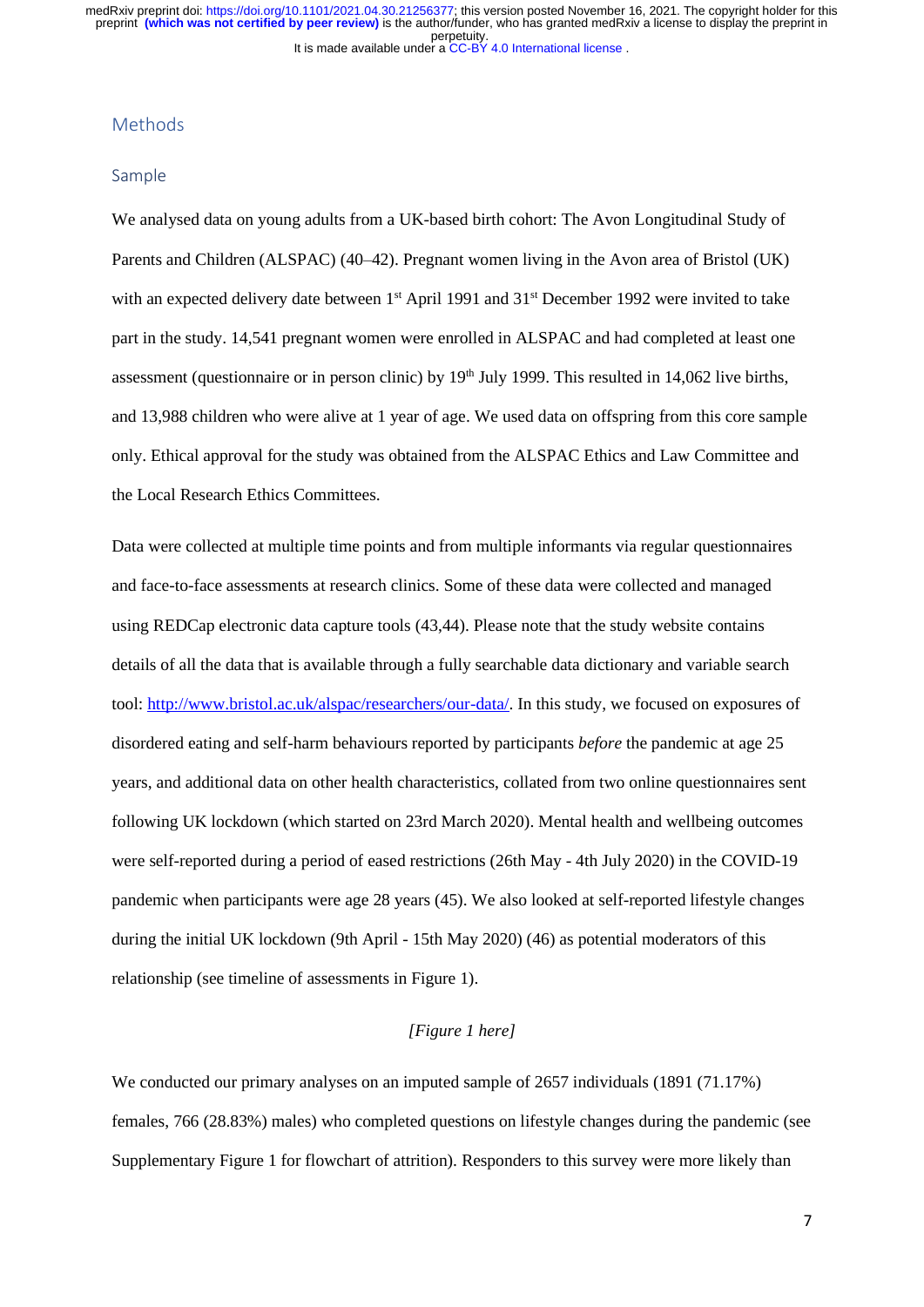non-responders to be female, white, in education, employment or training prior to the pandemic, and have a higher maternal education and have parents who owned a home around birth (see Supplementary Table 1).

#### Exposures

Disordered eating and self-harm were self-reported via questionnaire at age 25 ("YPD" questionnaire). Age at completion ranged from 23.8 years to 26.3 years with a mean age of 24.8 (SD 0.5) years.

## *Exposure 1: Disordered eating*

Disordered eating was measured using the Youth Risk Behaviour Surveillance System questionnaire (47). We used questions about behaviours in the last year to lose weight or avoid gaining weight: 1) fasting for at least a day; 2) purging (vomiting or taking laxatives/other medications); 3) excessive exercise (exercise that frequently interfered with daily routine/work, or frequently exercising even when sick/injured); as well as 4) binge-eating with a sense of loss of control. Our primary exposure of interest was *any disordered eating*, a composite measure derived for any report of fasting, purging, excessive exercise or binge-eating at any frequency. Secondary exposures of interest were each of the individual disordered eating behaviours (fasting, purging, binge-eating, excessive exercise) at any frequency, and a composite measure of any of these behaviours at least once a week in line with DSM-5 diagnostic criteria (48): *DSM-5 frequency disordered eating*. This variable was derived based on frequency of disordered eating alone. We did not make a diagnosis of an eating disorder and did not incorporate any other diagnostic criteria into the DSM-5 frequency disordered eating variable. Questions, possible responses and variable derivation are presented in Supplementary Table 2.

#### *Exposure 2: Self-harm*

We assessed self-harm using questions adapted from the Child and Adolescent Self-Harm in Europe study (49). We used self-harm behaviour in the last year, in order to be comparable with our measures of disordered eating. Participants were asked a series of questions about the presence and frequency of self-harm behaviours (see Supplementary Table 2). Our primary exposure of interest was *any selfharm*, regardless of suicidal intent, in the past year. This was derived from questions asking whether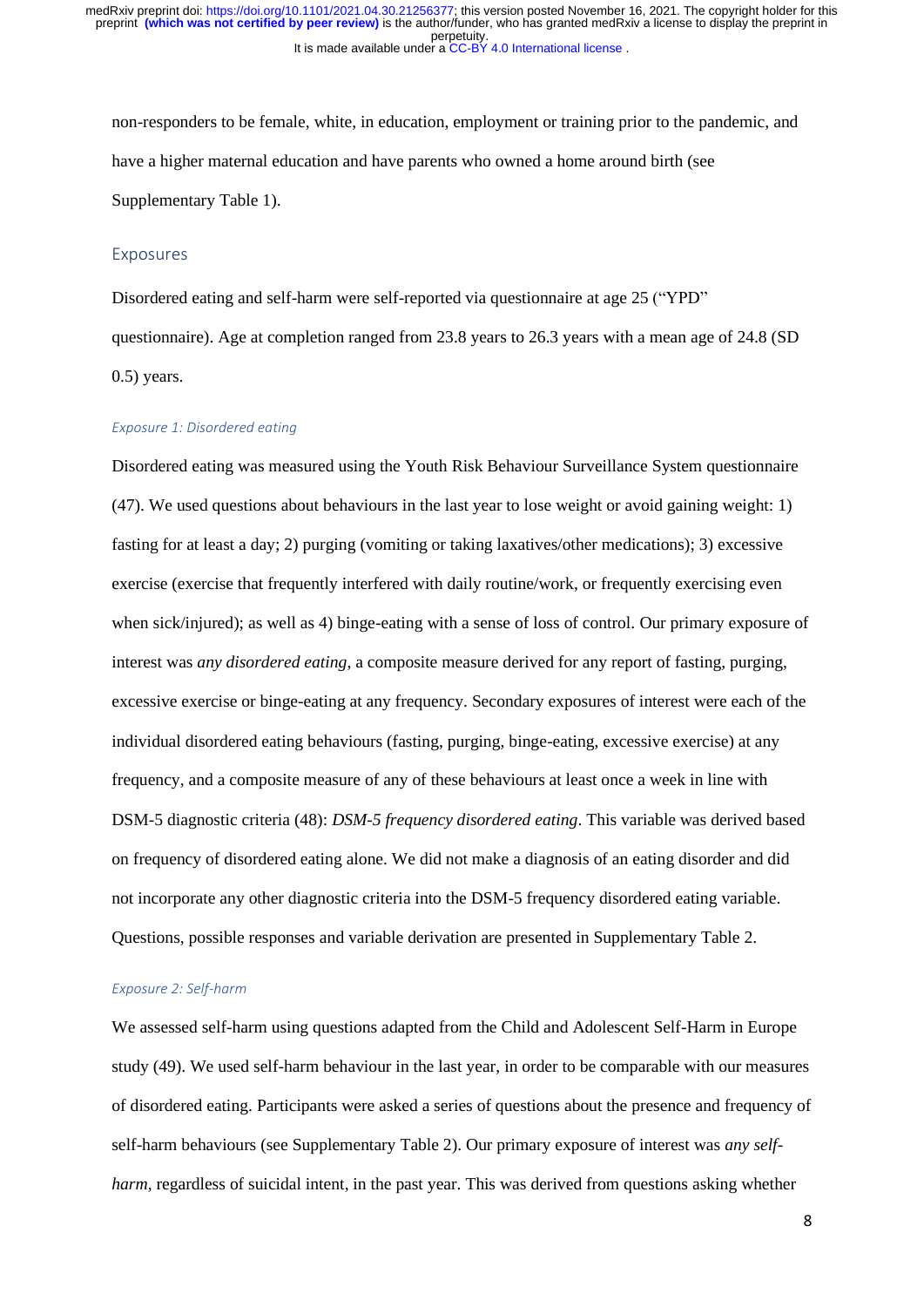participants had hurt themselves on purpose in any way and how many times they did this in the last year. Secondary exposures of interest were *self-harm without suicidal intent* and *self-harm with suicidal intent (suicidal attempt)*. Self-harm without suicidal intent was reported if, when asked the question "when was the last time you hurt yourself on purpose, without intending to kill yourself?", they responded with "in the last week", or "more than a week ago but in the last year". Similarly, participants with those responses to the question "when was the last time you hurt yourself on purpose and you seriously wanted to kill yourself?" were recorded as having *self-harm with suicidal intent*. Participants could therefore report both self-harm *with* suicidal intent and self-harm *without* suicidal intent in the last year.

#### *Exposure 3: Comorbid disordered eating and self-harm*

Individuals who reported *any disordered eating* (at any frequency) and *any self-harm* were coded as having comorbid disordered eating and self-harm behaviours.

#### Outcomes

Outcomes were taken from the second COVID-19-related questionnaire ("COVID2" questionnaire) which was sent to participants during a period of eased restrictions between 26th May and 4th July 2020. Participants were aged 27-29 years at completion (mean  $(SD) = 28.2$  (0.5) years).

# *Outcome 1: Depressive symptoms during the COVID-19 pandemic*

Depressive symptoms were measured using the short version of the Mood and Feelings Questionnaire (sMFQ) (50). Participants reported whether 13 depressive symptom statements were 'not true' (0), 'sometimes true' (1), and 'true' (2) for the previous 2 weeks. Scores were summed (possible range 0- 26) with higher scores indicating more depressive symptoms. As all scales used are sum-scored comprised of a set of ordinal responses we followed the approach described by Flora (2020) (51) to derive coefficient omega as a measure of reliability. We used the lavaan package (52) in R and the "WLSMV" estimator so reliability is derived from polychoric rather than Pearson correlations. Reliability of the sMFQ was excellent (omega  $= 0.923$ ).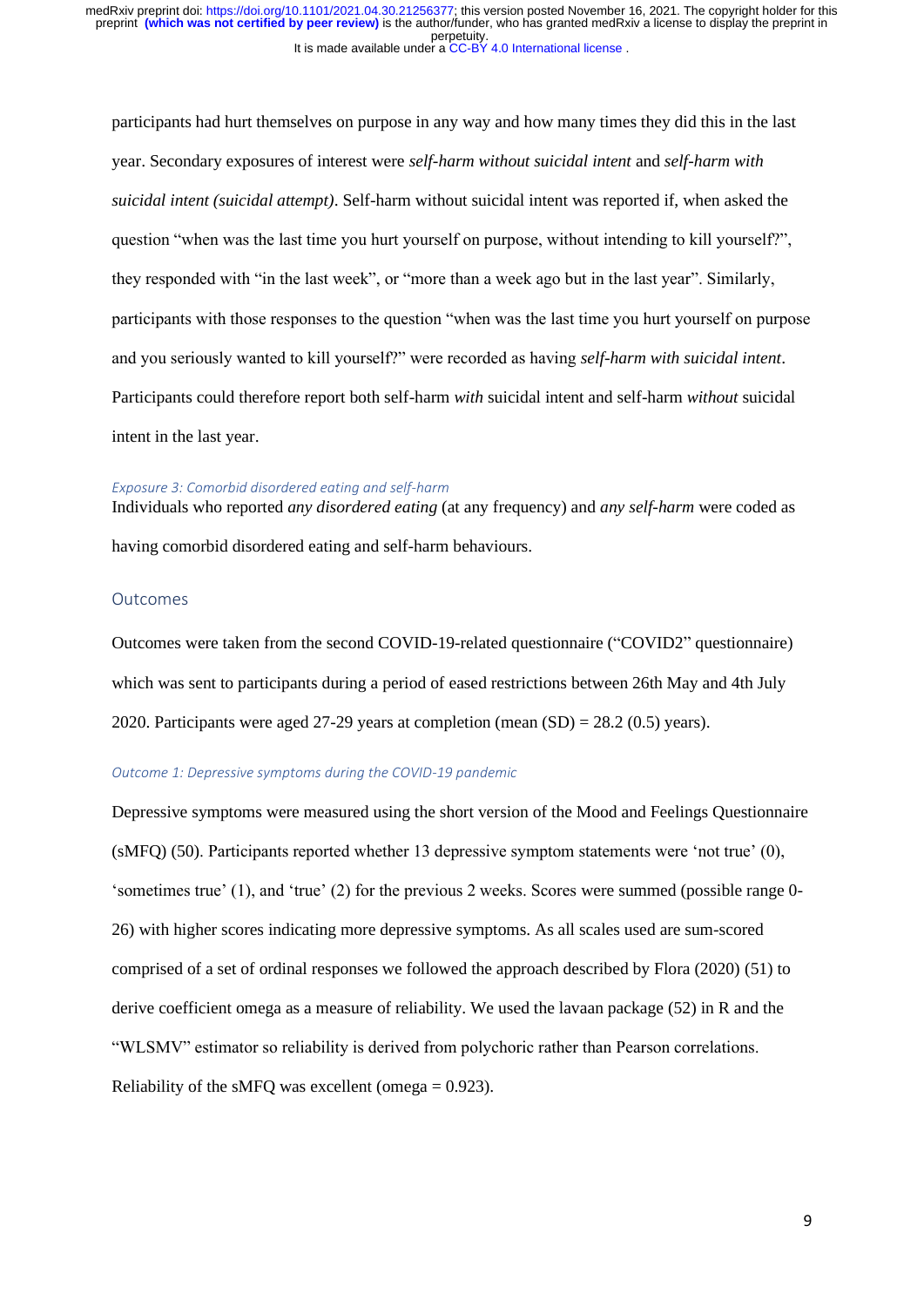#### *Outcome 2: Anxiety symptoms during the COVID-19 pandemic*

Anxiety symptoms were measured on the Generalised Anxiety Disorder 7-item questionnaire (GAD-7) (53). Participants reported whether they had been bothered by each of the 7 anxiety statements in the past 2 weeks on the response scale 'not at all' (0), 'several days' (1), 'more than half the days' (2), and 'nearly every day' (3). These responses were summed for a total score with possible range 0-21, with higher scores indicating higher levels of anxiety. Reliability of the GAD-7 was excellent (omega  $= 0.933$ ).

#### *Outcome 3: Mental wellbeing during the COVID-19 pandemic*

Mental wellbeing was measured on the Warwick-Edinburgh Mental Well-Being Scale (WEMWBS) (54). This consisted of 14 wellbeing statements that participants rated over the past 2 weeks on a scale of 'none of the time'  $(1)$ , 'rarely'  $(2)$ , 'some of the time'  $(3)$ , 'often'  $(4)$ , and 'all of the time'  $(5)$ . Summed scores produced a possible range of 14-70 with lower scores indicating poorer mental wellbeing. Reliability of the WEMWBS was excellent (omega = 0.927).

## Moderating factors

Participants reported on a number of lifestyle changes that occurred after the first UK lockdown was announced  $(23<sup>rd</sup> March 2020)$  in the first online COVID-19-related questionnaire ("COVID1" questionnaire) (10). This questionnaire was sent during lockdown between 9th April and 15th May 2020 (mean (SD) age = 28.1 (0.5) years). Questions about lifestyle changes included changes in the amount of sleep, exercise, alcohol drunk, visiting green space, practising relaxation/mindfulness/mediation, eating, as well as changes in time spent talking to family/friends outside their home and time spent doing hobbies/things they enjoy. Participants reported whether the amount they did each activity had "decreased", "stayed the same", "increased" or was "not applicable" since the first UK lockdown (23rd March 2020). For our analyses we combined "not applicable" with "stayed the same" as we made the assumption that the majority of people responding "not applicable" likely maintained an absence of the activity.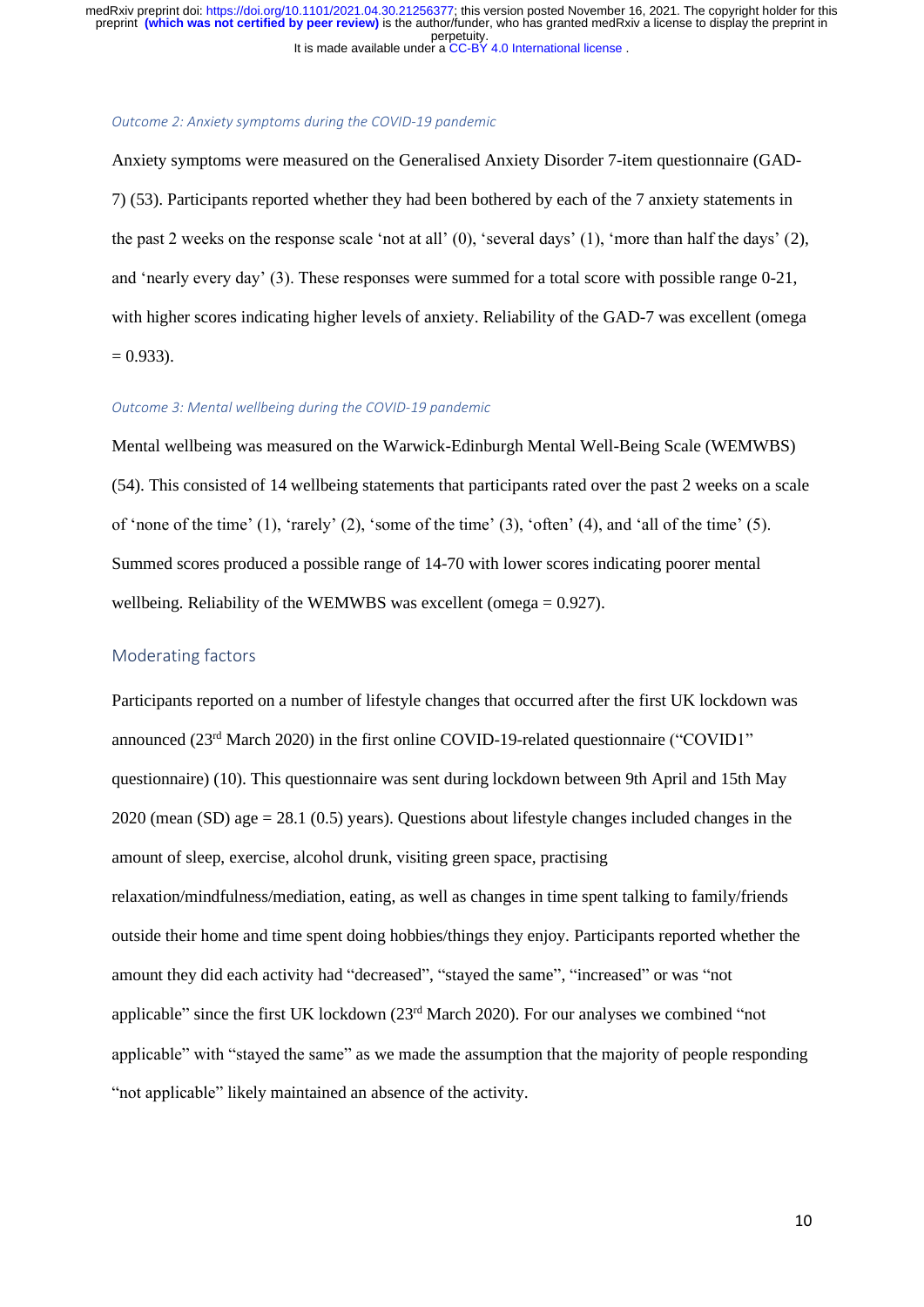It is made available under a CC-BY 4.0 International license. perpetuity. preprint **(which was not certified by peer review)** is the author/funder, who has granted medRxiv a license to display the preprint in medRxiv preprint doi: [https://doi.org/10.1101/2021.04.30.21256377;](https://doi.org/10.1101/2021.04.30.21256377) this version posted November 16, 2021. The copyright holder for this

## Confounders and descriptive variables

Based on their plausible associations with exposures, outcomes and moderating factors, we adjusted for hypothesised confounders of sex, completion date of the COVID1 questionnaire, pre-pandemic socioeconomic status and pre-pandemic mental health symptoms. Sex was recorded at birth by the fieldworkers who visited the maternity units. Participation in education, employment or training activities was used as the pre-pandemic indicator of socioeconomic status, with those not in education, employment, or training (NEET) designated a being in the socioeconomic disadvantage category. Participants reported on their education and employment status, prior to the pandemic (2015-2016) at age 24 years (see Supplementary Table 3 for question wording and variable coding). For pre-pandemic mental health symptoms, we used the most recent reports on the same questionnaires preceding the disordered eating and self-harm exposures (age 25). For depressive symptoms (sMFQ; omega =  $0.921$ ) and mental wellbeing (WEMWBS; omega =  $0.930$ ) this was at age 24 years and for anxiety symptoms (GAD-7; omega = 0.914) this was at age 22 years. Timings of all exposures, outcomes and confounders are presented in Figure 1.

We also described the sample's sociodemographic characteristics, and pandemic-related experiences, the latter were measured on the COVID2 questionnaire. Participants were categorised as *living alone* if they responded "no I live on my own" to the question "Do you live with anyone?". Participants were defined as a *keyworker* if they responded "yes" to the question: "Are you a keyworker, or has your work been classified as critical to the COVID-19 response?". Participants were considered to be *furloughed during the pandemic* if they responded "yes" to the question: "Which of these would you say best describes your current situation now?: Employed but on paid leave (including furlough)". For pandemic financial situation, participants were asked: "Overall, how do you feel your current financial situation compares to how it was before the COVID-19 pandemic?" with possible responses of "I'm much worse off", "I'm a little worse off", "I'm about the same", "I'm a little better off", "I'm much better off". Individuals responding "I'm much worse off" and "I'm a little worse off" were coded as having *financial problems during the pandemic*. Full information on question wording and response options are provided in Supplementary Table 4.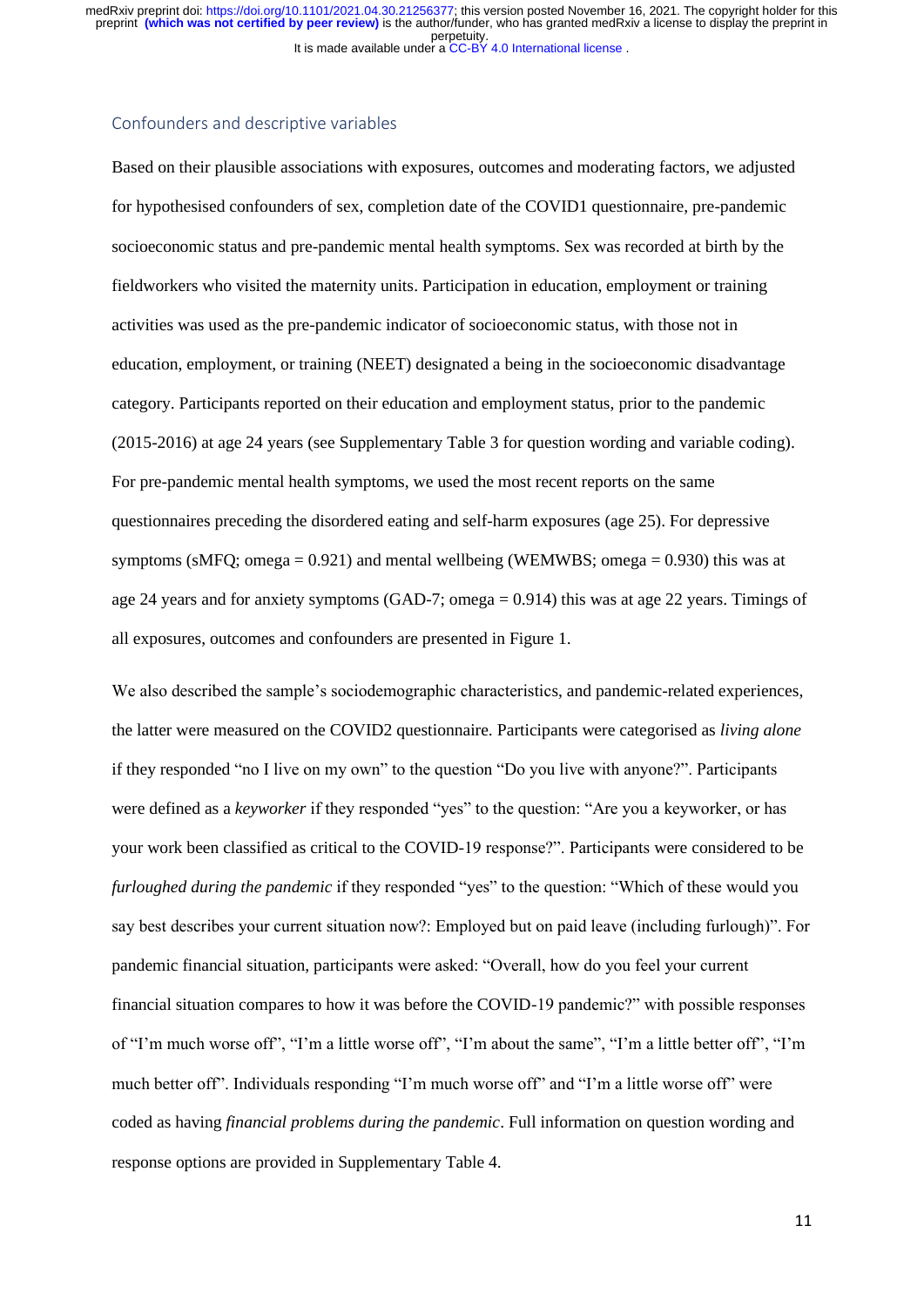#### Analysis

All analyses were performed in Stata version 16 (55). First, we described the samples in terms of sex, race, sociodemographic factors, pandemic-related experiences, and key exposure and outcome variables. Secondly, we used linear regression models to explore the relationship between disordered eating and self-harm exposures and the three mental health and wellbeing outcomes (depressive symptoms, anxiety symptoms, mental wellbeing) during a period of eased restrictions in the COVID-19 pandemic. We focused on our primary exposures of *any disordered eating*, *any self-harm* and *comorbid disordered eating and self-harm*. Analyses were repeated with secondary exposures of specific types of disordered eating (fasting, purging, excessive exercise, binge eating, DSM-5 frequency disordered eating) and self-harm with and without suicidal intent. We conducted these analyses unadjusted for confounders (Model A) and with sequential adjustment to assess the effects of confounders. We progressively adjusted for: sex, COVID1 questionnaire completion date, prepandemic NEET status (Model B); and corresponding pre-pandemic mental health symptoms/wellbeing (Model C). We conducted sensitivity analyses to further examine the effect of disordered eating severity by repeating regression models using a disordered eating exposure variable coded for no disordered eating (0, reference category), less frequent disordered eating at less than once a week (1) and DSM-5 frequency disordered eating at least once a week in line with DSM-5 diagnostic criteria (2).

We examined whether the association between exposure and outcome varied depending on changes in lifestyle factors by testing whether there was evidence of an interaction between lifestyle change and disordered eating status, and lifestyle change and self-harm status on pandemic mental health and wellbeing. To aid in interpretation of interaction results we also examined the association between disordered eating and self-harm exposures and lifestyle change moderators, as well as associations between lifestyle change factors and pandemic-related mental health outcomes.

#### *Missing data*

Primary analyses were conducted on an imputed dataset of 2657 individuals with complete data on lifestyle change moderators measured on the COVID1 questionnaire. Missing data on primary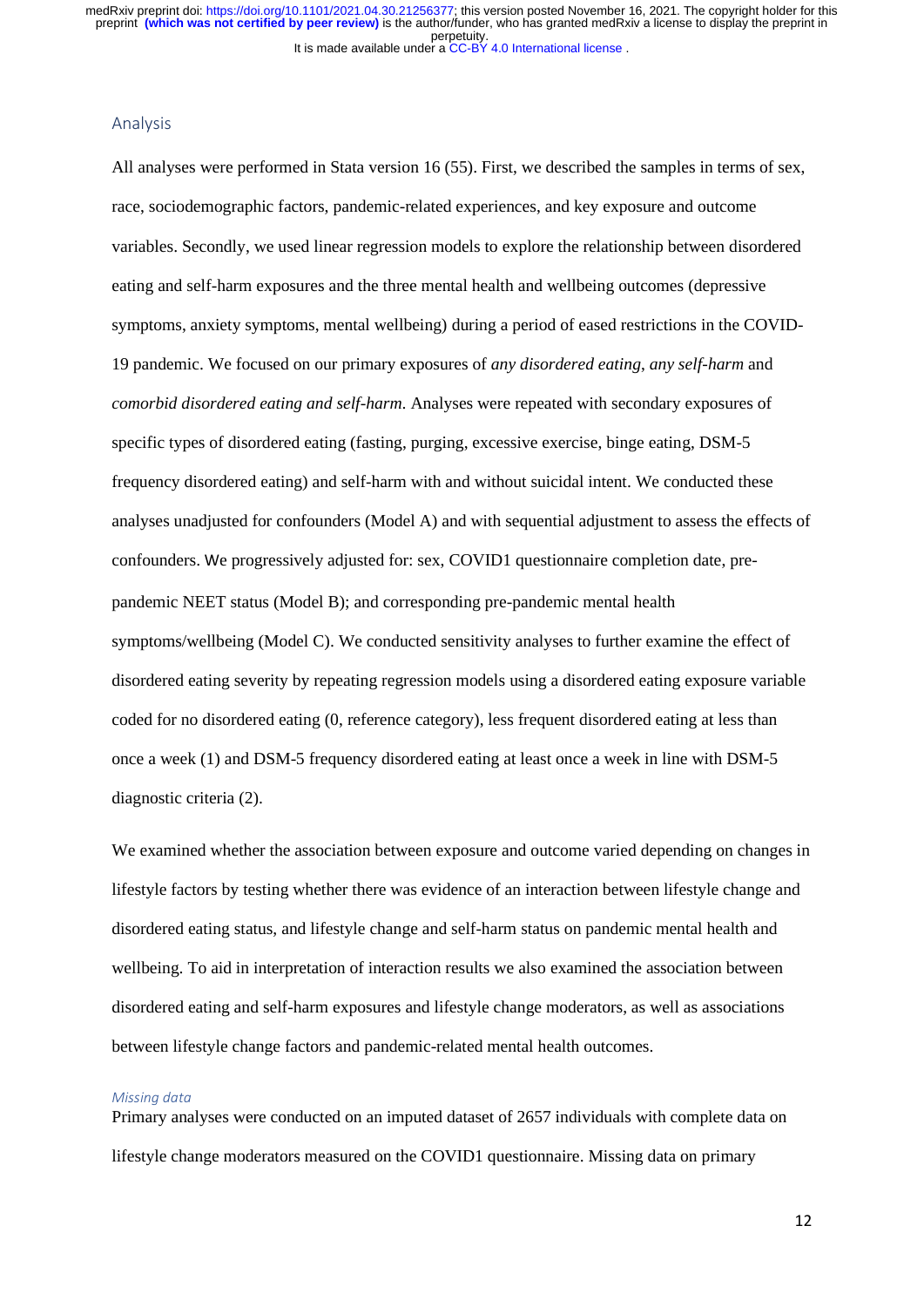exposures, outcomes, and confounders were imputed (see Supplementary Table 5 for amount of missing data). Secondary exposures were not imputed, and we did not impute data on lifestyle changes in COVID1 questionnaire or pandemic-related descriptive factors as these data were unique and unlikely to be explained by auxiliary data in ALSPAC. Data were imputed using the multivariate imputation by chained equations (MICE) approach (56) under the missing at random (MAR) assumption. In addition to variables used in the main analysis, we incorporated auxiliary variables related to the missing data mechanism. Auxiliary variables were disordered eating at 16 and 18 years, self-harm at 18 and 24 years, Body Mass Index at 18 and 24 years, and mental health and wellbeing measures from the COVID1 questionnaire. A number of sociodemographic variables collected near birth including maternal age, parity, maternal education, maternal social class, paternal social class, home ownership status and birthweight were also used. One hundred datasets were imputed (a decision informed by studying the Monte Carlo errors for the estimated parameters). Separate multiple imputation models were performed: one model for the main regression models and multiple imputation models including all interactions (57) to allow for interactions between each exposure and each lifestyle change variable. We compared estimates from imputed analysis to analysis of observed data with complete information on disordered eating, self-harm, mental health measures during the pandemic, lifestyle change moderators, and confounders (see flowchart of attrition, Supplementary Figure 1).

# **Results**

#### Descriptive results

Descriptive information for the imputed and observed samples is presented in Table 1. The sample was predominantly white and before the pandemic the majority of participants were in education, employment or training (i.e. did not have NEET status). During the pandemic (observed sample), 7.20% were living alone, approximately two in five (39.66%) participants were keyworkers, one in eight (12.31%) had been furloughed, and a quarter (24.61%) reported financial problems. At age 25 (imputed sample), 32.04% of the sample reported some form of disordered eating in the past year, 8.97% reported self-harm in the past year, and 5.53% reported comorbid disordered eating and self-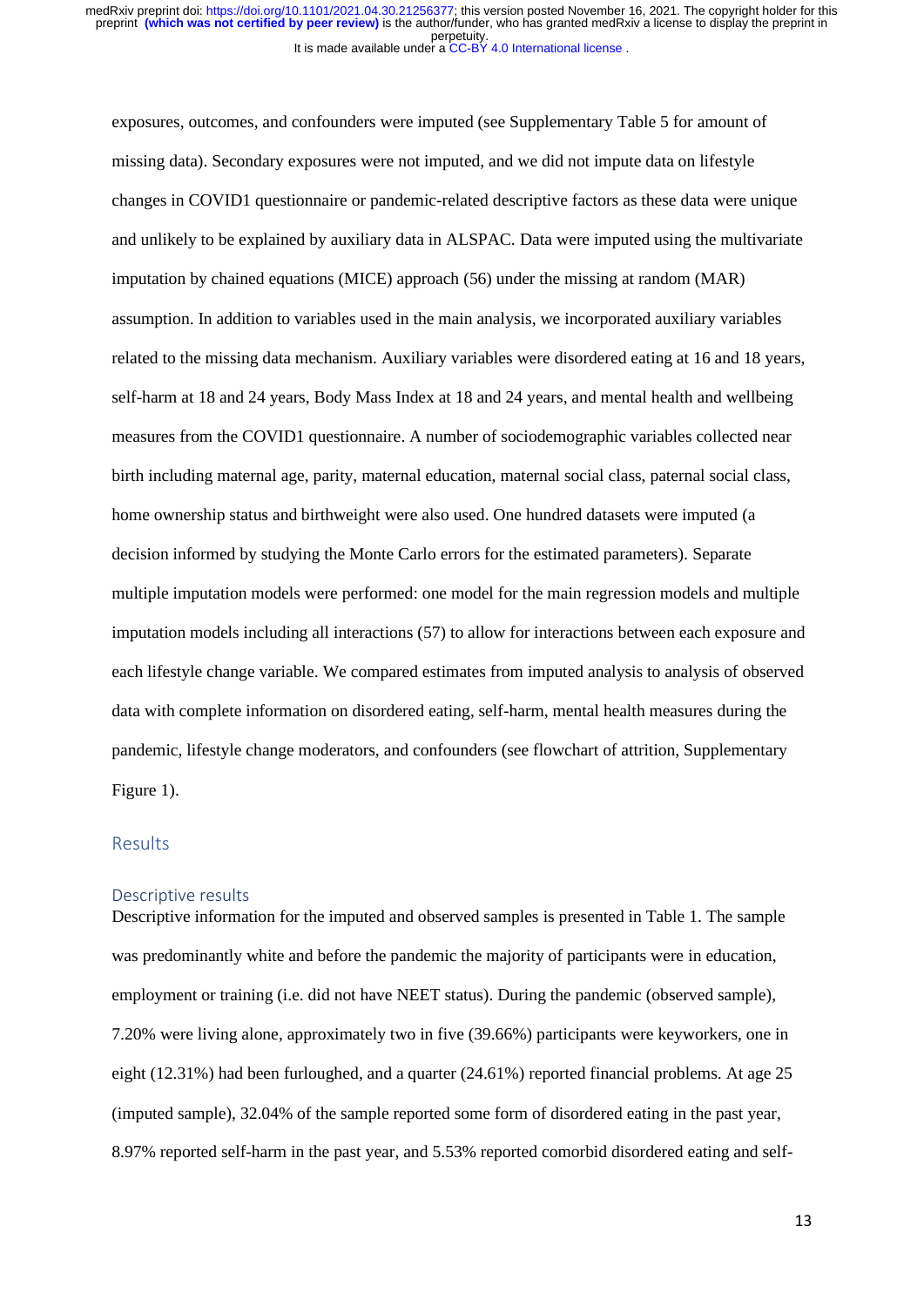It is made available under a CC-BY 4.0 International license. perpetuity. preprint **(which was not certified by peer review)** is the author/funder, who has granted medRxiv a license to display the preprint in medRxiv preprint doi: [https://doi.org/10.1101/2021.04.30.21256377;](https://doi.org/10.1101/2021.04.30.21256377) this version posted November 16, 2021. The copyright holder for this

harm in the past year. The most common specific disordered eating behaviour (observed sample) was binge-eating (20.46%), whereas the most common type of self-harm reported was self-harm without suicidal intent (6.19%).

# *[Table 1 here]*

Associations between disordered eating/self-harm and mental health outcomes during the

### pandemic

Regression models testing the associations between disordered eating and self-harm exposures with mental health and wellbeing outcomes are presented in Table 2. There was evidence that a history of any disordered eating (DE), any self-harm (SH), and comorbid disordered eating and self-harm (DE+SH) were associated with higher depressive and anxiety symptoms, and lower mental wellbeing during the pandemic. These associations were present in unadjusted models for depressive symptoms  $(B_{DE} (95\% \text{ CI}) = 2.98 \ (2.44, 3.53), p < .001; B_{SH} (95\% \text{ CI}) = 5.19 \ (4.31, 6.08), p < .001; B_{DE+SH} (95\% \text{ CI})$  $CI$ ) = 6.15 (5.02, 7.29), p < .001), anxiety symptoms ( $B_{DE}$  (95% CI) = 2.43 (1.92, 2.95), p < .001;  $B_{SH}$  $(95\% \text{ CI}) = 4.55 (3.74, 5.36), p < .001; B_{DE+SH} (95\% \text{ CI}) = 5.38 (4.30, 6.47), p < .001$ , and mental wellbeing (B<sub>DE</sub> (95% CI) = -3.49 (-4.30, -2.67), p < .001; B<sub>SH</sub> (95% CI) = -5.78 (-7.06, -4.50), p < .001;  $B_{DE+SH}$  (95% CI) = -7.81 (-9.43, -6.19), p < .001). Associations remained unchanged when adjusting for sex, COVID questionnaire completion date and pre-pandemic NEET status for depressive symptoms ( $B_{DE}$  (95% CI) = 2.72 (2.17, 3.27), p < .001;  $B_{SH}$  (95% CI) = 4.95 (4.07, 5.83), p  $< .001$ ; B<sub>DE+SH</sub> (95% CI) = 5.87 (4.74, 7.00), p < .001), anxiety symptoms (B<sub>DE</sub> (95% CI) = 2.11 (1.59, 2.63), p < .001; B<sub>SH</sub> (95% CI) = 4.26 (3.46, 5.05), p < .001; B<sub>DE+SH</sub> (95% CI) = 5.05 (3.98, 6.12), p  $< .001$ ), and mental wellbeing (B<sub>DE</sub> (95% CI) = -3.35 (-4.18, -2.51), p  $< .001$ ; B<sub>SH</sub> (95% CI) = -5.62 (-6.90, -4.33), p < .001;  $B_{DE+SH}$  (95% CI) = -7.60 (-9.21, -6.00), p < .001). There was still strong evidence of these associations after further adjustment for pre-pandemic mental health and wellbeing although the magnitude of the associations was attenuated for depressive symptoms ( $B_{DE}$  (95% CI) = 1.37 (0.84, 1.90), p < .001; B<sub>SH</sub> (95% CI) = 2.13 (1.24, 3.01), p < .001; B<sub>DE+SH</sub> (95% CI) = 2.52 (1.38, 3.66)), p < .001), anxiety symptoms  $(B_{DE} (95\% \text{ CI}) = 1.24 (0.74, 1.74)$ , p < .001;  $B_{SH} (95\% \text{ CI}) = 2.69$  $(1.87, 3.50), p < .001$ ; B<sub>DE+SH</sub> (95% CI) = 3.08 (2.01, 4.15), p < .001), and mental wellbeing (B<sub>DE</sub> (95%)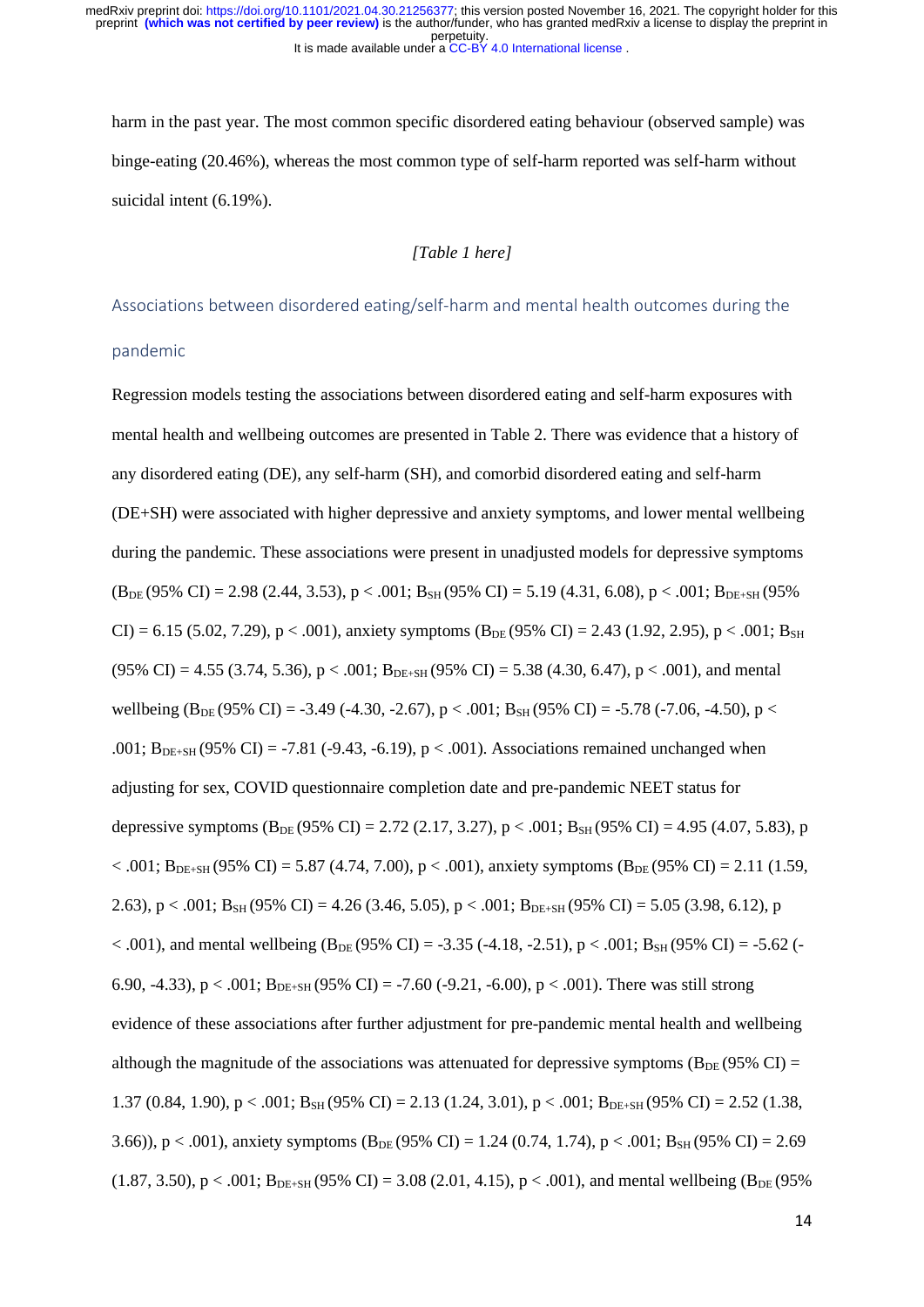CI) = -1.82 (-2.59, -1.06), p < .001; B<sub>SH</sub> (95% CI) = -2.18 (-3.43, -0.93), p < .001; B<sub>DE+SH</sub> (95% CI) = -3.64 (-5.19, -2.09), p < .001). These results suggest that disordered eating, self-harm, and comorbid disordered eating and self-harm were risk factors for mental health problems coincident with the pandemic. Results using imputed data were consistent with complete case observed data (see Supplementary Table 6).

# *[Table 2 here]*

Broadly similar patterns were detected for analyses with secondary exposures (see Supplementary Table 7). Subtypes of disordered eating (fasting, purging, binge-eating, DSM-5 frequency disordered eating) and self-harm (with and without suicidal intent) were associated with greater depressive symptoms, greater anxiety symptoms and lower mental wellbeing during the pandemic in unadjusted and in adjusted models. However, excessive exercise was not associated with pandemic depressive symptoms (B (95% CI) = 0.75 (-0.75, 2.25), p = 0.324) and mental wellbeing (B (95% CI) = -0.19 (-2.49, 2.12),  $p = 0.875$  in fully adjusted models. In addition, self-harm without suicidal intent was no longer associated with mental wellbeing in the pandemic when accounting for pre-pandemic mental wellbeing (B (95% CI) = -1.28 (-2.93, 0.37), p = 0.127).

Frequency of disordered eating was important (see Supplementary Table 8). In all fully adjusted models, compared to no disordered eating, both less frequent disordered eating (less than once a week) and more frequent DSM-5 level disordered eating (once a week or more) were associated with worse mental health outcomes coincident with the pandemic. However, these associations were stronger for the more frequent DSM-5 level of symptoms. This was the case for depressive symptoms  $(B_{less frequent} (95\% \text{ CI}) = 1.17 (0.50, 1.83), p = .001; B_{more frequent} (95\% \text{ CI}) = 2.31 (1.35, 3.27), p < .001$ anxiety symptoms (B<sub>less frequent</sub> (95% CI) = 0.99 (0.33, 1.66), p = .003; B<sub>more frequent</sub> (95% CI) = 1.97  $(1.00, 2.95), p < .001$  and mental wellbeing (B<sub>less frequent</sub> (95% CI) = -1.54 (-2.54, -0.54), p = .002; B<sub>more frequent</sub> (95% CI) = -2.31 (-3.77, -0.85),  $p = .002$ ).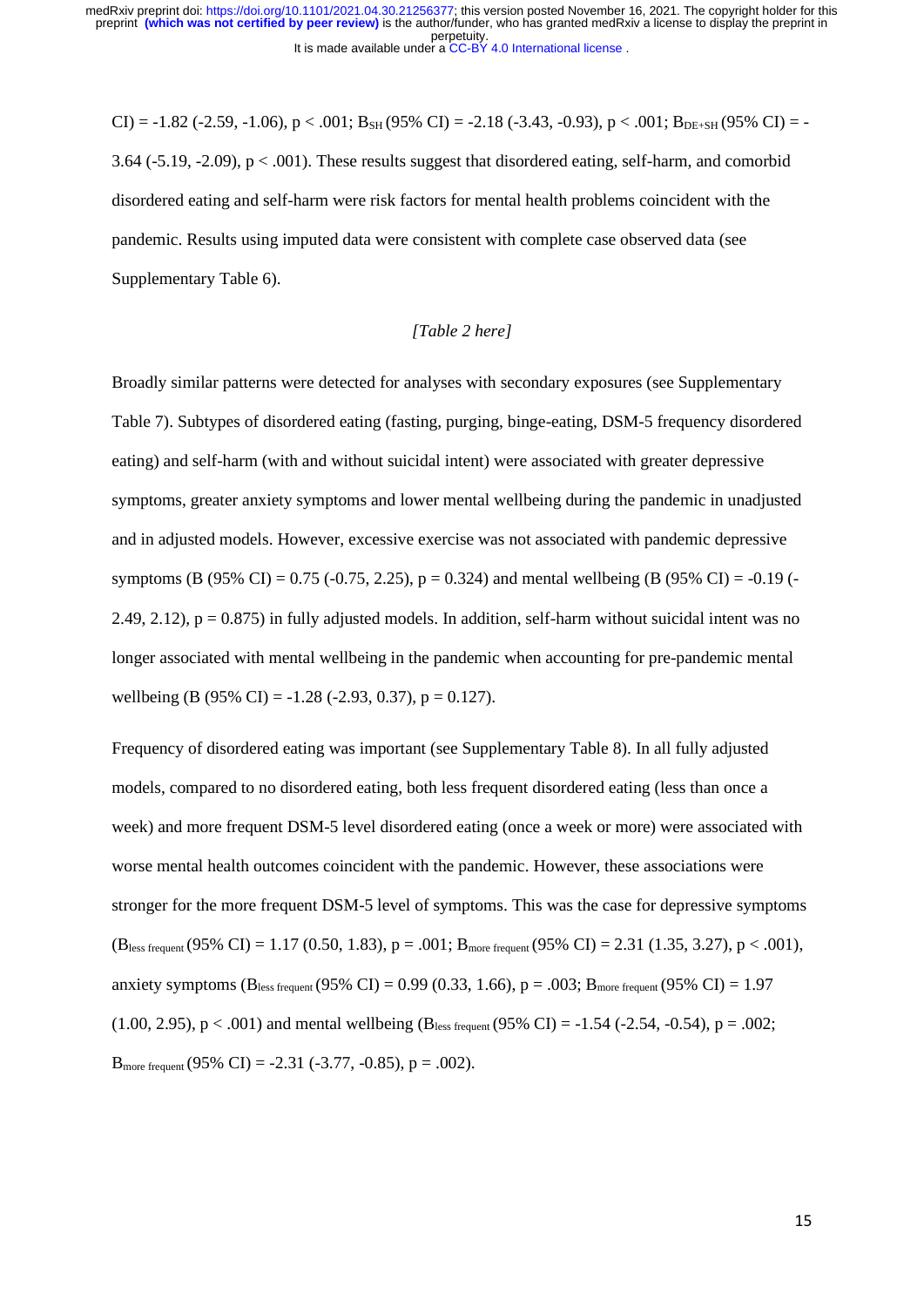# Moderation of lifestyle changes

Interaction results are presented in Figure 2 alongside associations between disordered eating/selfharm exposures and pandemic mental health and wellbeing outcomes stratified by levels of lifestyle change moderators to aid interpretation (see Supplementary Table 9 for frequencies of each lifestyle change). As can be seen, irrespective of lifestyle change and outcome, disordered eating and self-harm were all associated with worse mental health outcomes, but there was little evidence of interaction effects between lifestyle changes during the pandemic and prior disordered eating (Figure 2a, 2c and 2e) and prior self-harm (Figure 2b, 2d and 2f). There was evidence for one interaction between disordered eating and sleep on anxiety symptoms (Figure 2c,  $F = 5.07$ ,  $p = 0.006$ ), in that keeping the same level of sleep was associated with lower levels of anxiety than changes (decreases and increases) in sleep for those with disordered eating. This pattern of results was also seen for depressive symptom and mental wellbeing outcomes but there was little evidence for interaction effects (depressive symptoms Figure 2a,  $F = 1.96$ , p = 142; mental wellbeing Figure 2e,  $F = 2.35$ , p = 0.096). There was an interaction between self-harm and hobbies for anxiety symptoms (Figure 2d,  $F = 3.10$ ,  $p = 0.045$ ), whereby changes (increases and decreases) in time spent on hobbies was associated with fewer anxiety symptoms for those with a history of self-harm. However, on the whole, the lack of strong evidence for associations suggests that lifestyle changes are unlikely to impact those with disordered eating or self-harm differently to those without these problems.

There was evidence for some associations between disordered eating and self-harm exposures and lifestyle changes (Supplementary Table 10). We also found that changes (decreases and increases) in lifestyle were generally associated with poorer subsequent mental health and wellbeing compared to maintaining the same level of each lifestyle factor (Supplementary Table 11). This suggests that any lifestyle changes during the pandemic (even those generally seen as positive such as increases in visiting green space and increases in time spent doing hobbies) were linked to worse subsequent mental health in the whole sample, regardless of prior history of disordered eating or self-harm. Overall these results highlight that lifestyle change moderators are not independent of exposures and outcomes.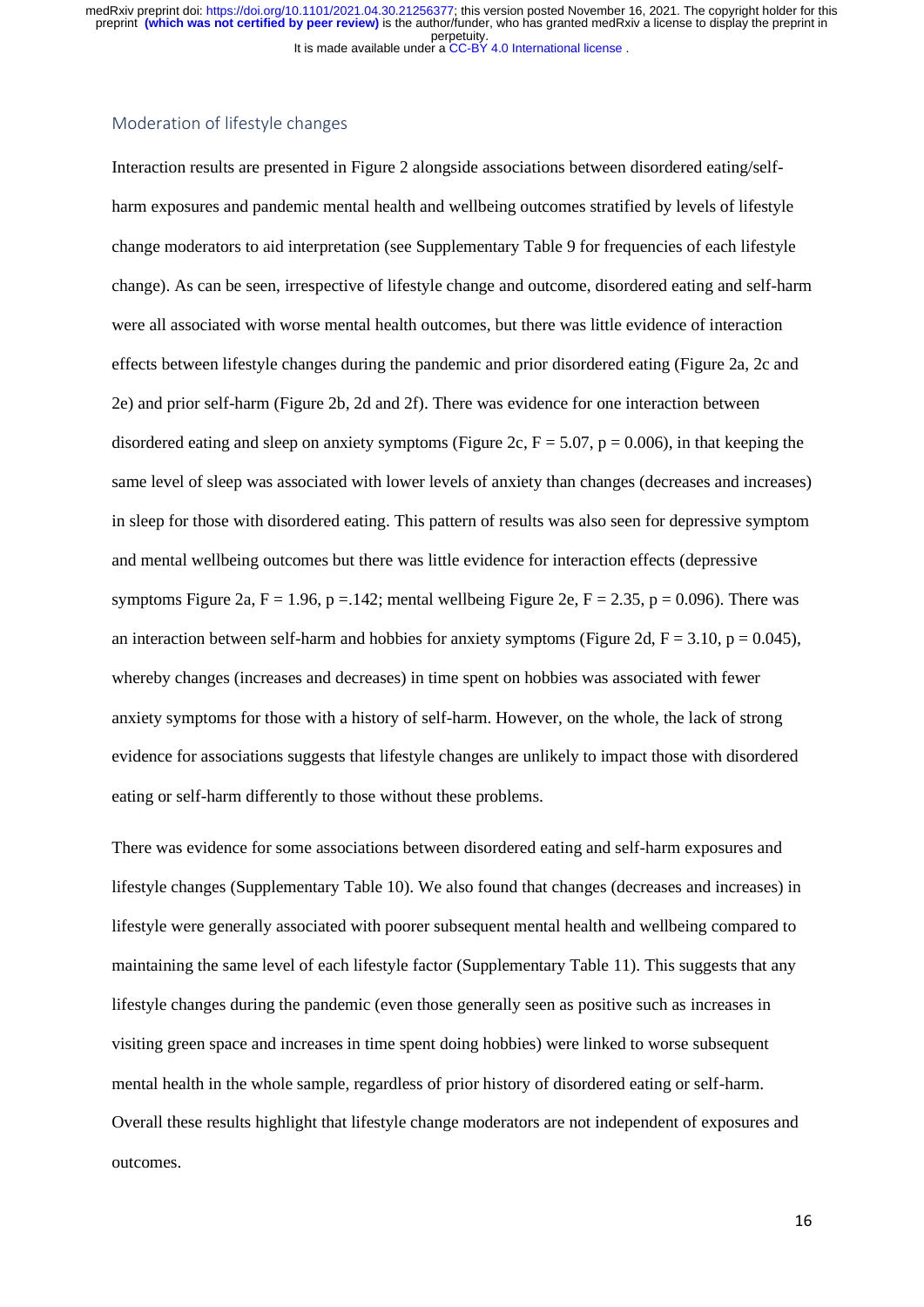# Discussion

In this UK-based birth cohort, young adults with a previous history of either disordered eating, selfharm, or comorbid disordered eating and self-harm, were at increased risk for poor mental health and wellbeing during the COVID-19 pandemic. Specifically, disordered eating, self-harm and comorbid disordered eating and self-harm were associated with higher depressive symptoms, higher anxiety symptoms and poorer mental wellbeing during a period of easing restrictions. Associations attenuated somewhat with the addition of prior mental health and wellbeing confounders, but there was still evidence of associations between disordered eating and self-harm exposures and pandemic mental health outcomes independent of pre-pandemic levels of mental health and wellbeing. Furthermore, there was limited evidence that any changes in lifestyle (sleep, exercise, drinking alcohol, visiting green space, eating, talking with family/friends outside the home, hobbies, relaxation techniques) during lockdown restrictions moderated these relationships. These findings suggest that young adults with disordered eating and self-harm may need additional help to prevent mental health problems from developing during the pandemic or for rapid access to treatment.

Previous research in this cohort has found individuals with a history of disordered eating (at DSM-5 frequency (48)) and self-harm were associated with higher levels of depressive and anxiety symptoms during the initial UK lockdown (1). The current study extends these findings to a period of eased restrictions and suggests that individuals with disordered eating and self-harm may be at enduring risk for common mental health problems throughout the COVID-19 pandemic. We also found that the association between a history of disordered eating behaviours and poorer mental health during the pandemic was not limited to more severe DSM-5 level frequencies but was also present for less frequent levels of disordered eating. These findings have implications for the current pandemic in addition to pandemics that may occur in the future. We suggest that policymakers and healthcare professionals should be made aware that individuals with disordered eating and self-harm are at increased risk of experiencing worse mental health outcomes during periods of lockdown and eased restrictions. Prioritising more funding for mental health services in the current pandemic and in advance of future pandemics would enable healthcare professionals to support and treat more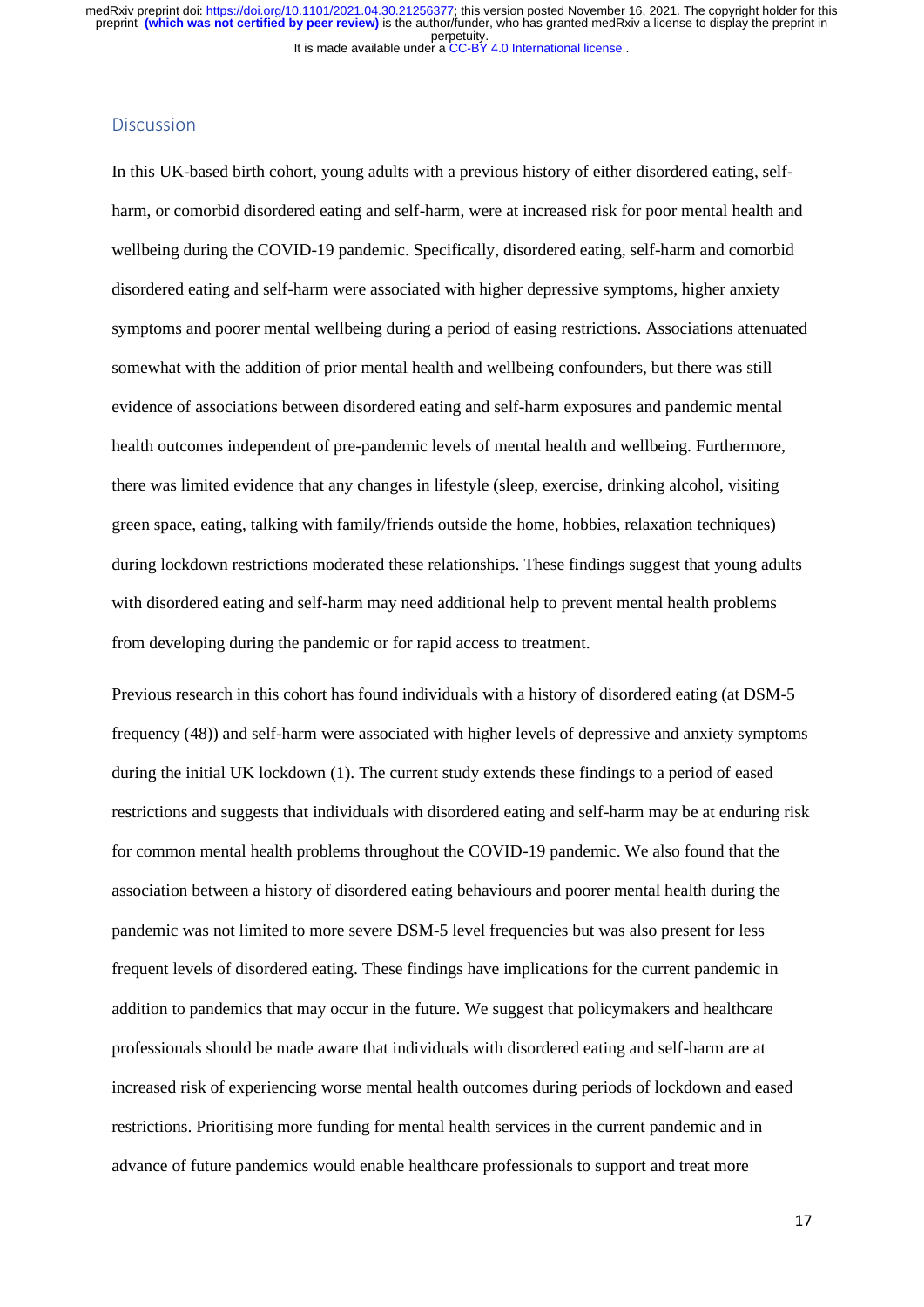individuals. Intervening as early as possible would help prevent negative effects of enduring mental health problems that coincide with periods of lockdown and eased restrictions.

We found little evidence that lifestyle changes could moderate the risk of prior disordered eating and self-harm on mental health outcomes during the pandemic. Given the numerous tests conducted we are cautious about over-interpreting weak evidence of moderation. However, we found evidence for an interaction between disordered eating and sleep on anxiety symptoms, whereby maintaining prepandemic levels of sleep was associated with fewer anxiety symptoms than increases or decreases in sleep for those with a history of disordered eating. This is difficult to interpret given lifestyle changes in the pandemic (in this case sleep) are unlikely to be independent of exposures and outcomes (see Supplementary Tables 10 and 11) and may be affected by concurrent or recent changes in mental health, employment, and childcare responsibilities. In general, changes in the lifestyle factors assessed were associated with worse mental health and wellbeing regardless of prior disordered eating or selfharm (Supplementary Table 11). Future work focusing on factors that promote resilience in these at risk groups, who are already at elevated risk of mortality (7,9), is warranted. It is not clear what would be useful for young adults with prior disordered eating and self-harm during the pandemic, but it is likely that access to mental health services will be important. This is difficult in the context of the pandemic when service use has reduced (58). Therefore, additional funding that enables greater service provision, which is adapted for pandemic-related restrictions, will likely be necessary.

The strengths of this study include the large sample size, the use of longitudinal data to assess mental health coincident with the pandemic by accounting for pre-pandemic mental health, and use of participants with impairing disordered eating and self-harm who would normally be omitted from clinical samples. Nevertheless, the study should be viewed in light of its limitations. First, we were unable to explore disordered eating and self-harm during the pandemic as there was no data available for this. We were therefore unable to explore whether increases in depressive symptoms, anxiety symptoms and poorer mental wellbeing could be driven by changes in disordered eating and self-harm behaviours. Second, we are unable to estimate a direct effect of the COVID-19 pandemic as it is a universal exposure and there is no control group. However, using ALSPAC has enabled us to control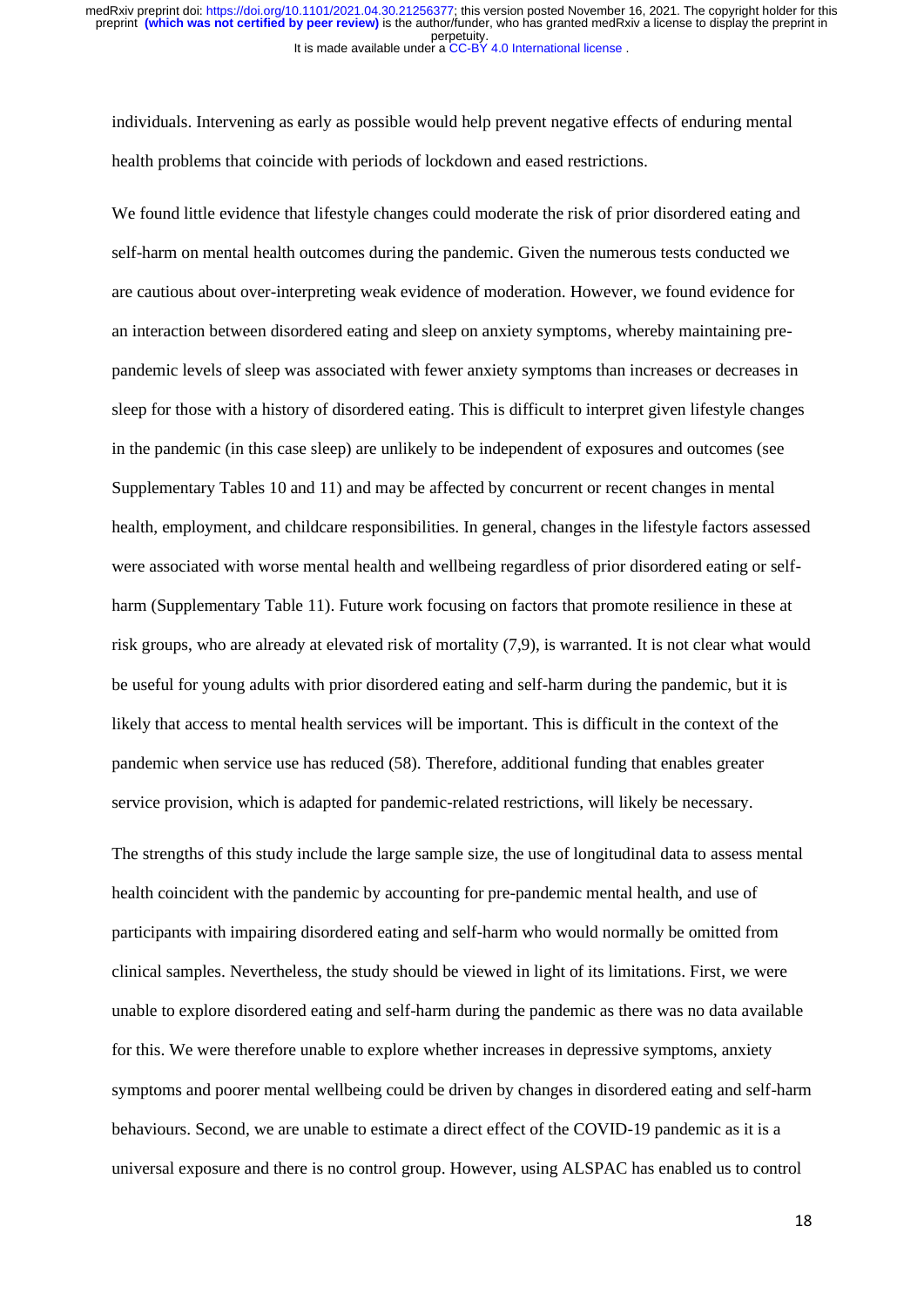for pre-pandemic mental health and confounding factors in analyses so we are confident that associations found are coincident with the COVID-19 pandemic, and not a consequence of previous depression, anxiety or poor mental wellbeing. Third, we used imputed datasets under the assumption that data was missing at random, which if not true, could mean the results are biased. Furthermore, we only imputed up to those with complete lifestyle change data on the COVID1 questionnaire and this may limit generalisability of findings as this sample was more likely to be female, white and have less socioeconomic disadvantage than those who did not respond to the survey. Fourth, ALSPAC attempted to recruit all pregnant mothers due to give birth in the Avon area but those recruited were under-representative of minority ethnic groups living in the area at the time (ALSPAC cohort: 2.2% ethnic minority groups; Avon population at the time: 4.1% ethnic minority groups) and were also more affluent than the general Avon population (41). The majority of ALSPAC participants are white (40) and we were unable to provide further breakdown of the "non-white" group, as due to small numbers, this data was censored to preserve anonymity. Therefore we were unable to assess the effect of ethnicity on the relationships between disordered eating, self-harm and pandemic mental health. This is important as individuals from different ethnic minority groups are known to have health inequalities, which have been exacerbated during the COVID-19 pandemic. Further research is vital to examine risk and potentially helpful factors in these groups, ideally in the context of populationbased cohort samples which more accurately represent the ethnic and socioeconomic diversity of the UK. Fifth, ALSPAC collected sex at birth and did not collect gender at the timepoints in this study. This is important as rates of disordered eating and self-harm are likely to be higher in transgender adults and adolescents (59,60) and there is evidence that transgender adults might have had worse mental health outcomes as a result of the pandemic (61). Sixth, interpretation of our moderation results is difficult given lifestyle change moderators were not independent of the exposures and outcomes, and may be associated with additional factors such as employment change. Consequently, we were unable to make inferences about the direction of effect, and this required further exploration. Finally, we did not correct for multiple comparisons due to the exploratory nature of analyses and the lack of independence of many of the measures. These results are therefore in need of replication in independent samples.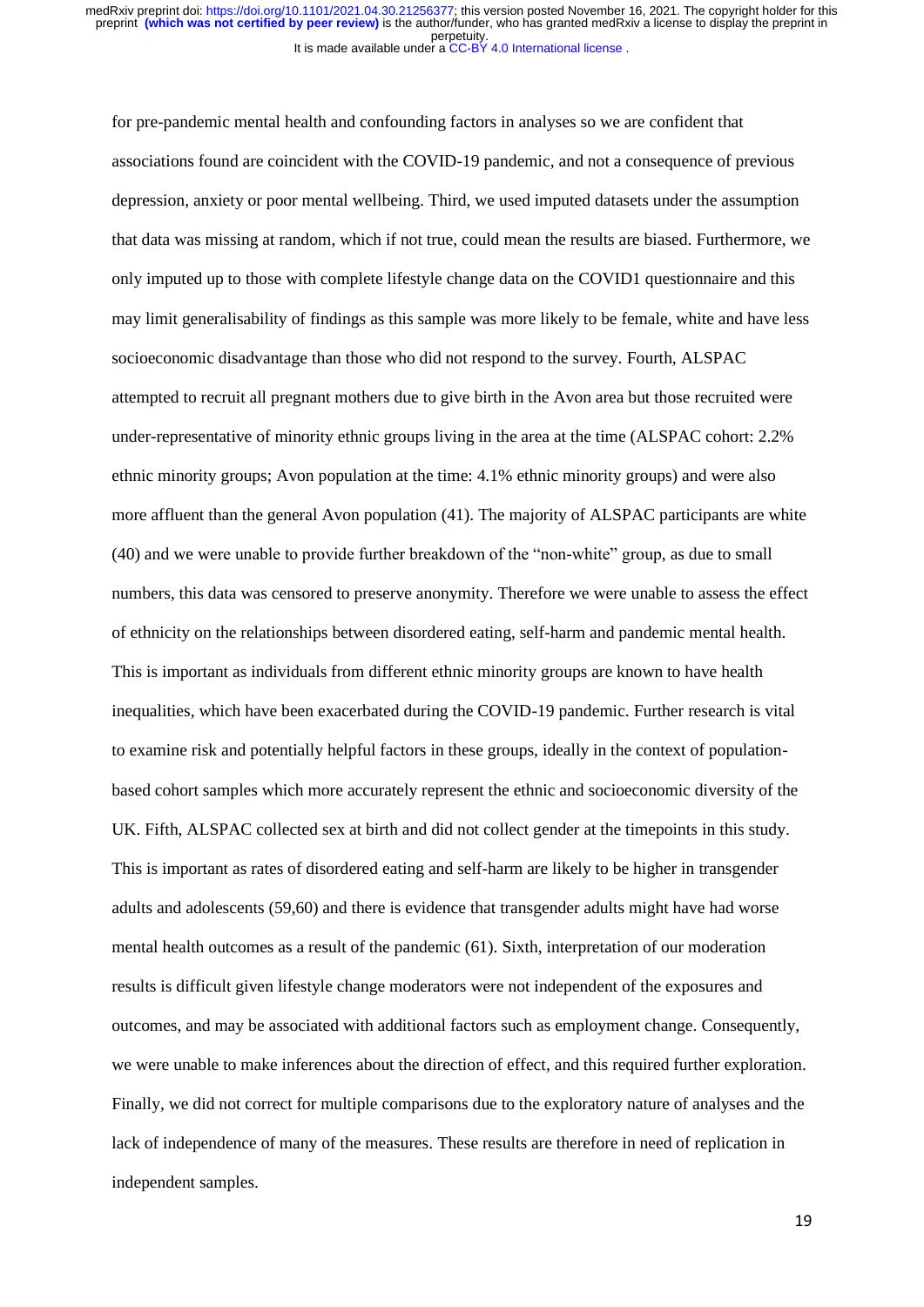# **Conclusions**

Individuals with prior disordered eating and self-harm were at increased risk of developing common mental health problems during the COVID-19 pandemic. There was little evidence to support lifestyle changes moderating this risk. Further work is needed to identify factors that might increase resilience among individuals with disordered eating and self-harm during the pandemic in order to prevent them from developing common mental health problems. Additional funding for mental health services will likely be important to provide rapid treatment for these at risk young adults.

# List of abbreviations

ALSPAC = Avon Longitudinal Study of Parents and Children; GAD7 = Generalised Anxiety Disorder 7-item questionnaire; MFQ = Mood and Feelings Questionnaire; WEMWBS = Warwick-Edinburgh Mental Well-Being Scale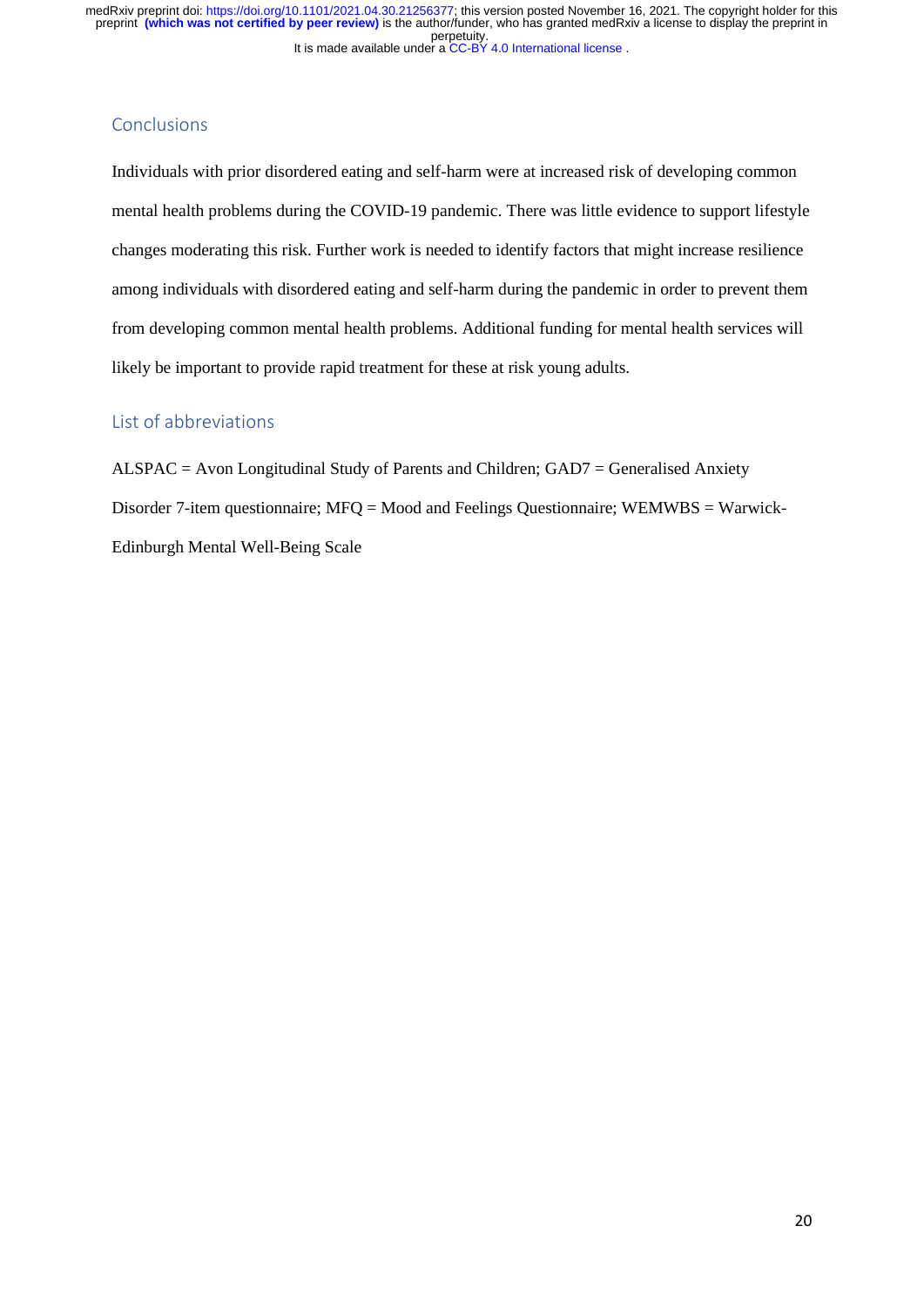# Declarations

# Ethics approval and consent to participate

Ethics approval for the study was obtained from the ALSPAC Ethics and Law Committee and the

Local Research Ethics Committees.

Consent for publication

Not applicable.

# Availability of data and materials

ALSPAC data access is through a system of managed open access. The steps below highlight how to apply for access to the data included in this paper and all other ALSPAC data.

- 1. Please read th[e ALSPAC access policy \(PDF, 843kB\)](http://www.bristol.ac.uk/media-library/sites/alspac/documents/researchers/data-access/ALSPAC_Access_Policy.pdf) which describes the process of accessing the data and samples in detail, and outlines the costs associated with doing so.
- 2. You may also find it useful to browse our fully searchabl[e research proposals database,](https://proposals.epi.bristol.ac.uk/) which lists all research projects that have been approved since April 2011.
- 3. Please [submit your research proposal](https://proposals.epi.bristol.ac.uk/) for consideration by the ALSPAC Executive Committee. You will receive a response within 10 working days to advise you whether your proposal has been approved.

If you have any questions about accessing data or samples, please email [alspac-data@bristol.ac.uk](mailto:alspac-data@bristol.ac.uk) (data) or [bbl-info@bristol.ac.uk](mailto:bbl-info@bristol.ac.uk) (samples).

# Competing interests

The authors declare that they have no competing interests

# Funding

This work was supported by the Elizabeth Blackwell Institute, University of Bristol, with funding from the Wellcome Trust ISSF3 grant 204813/Z/16/Z. For the purpose of Open Access, the author has applied a CC BY public copyright licence to any Author Accepted Manuscript version arising from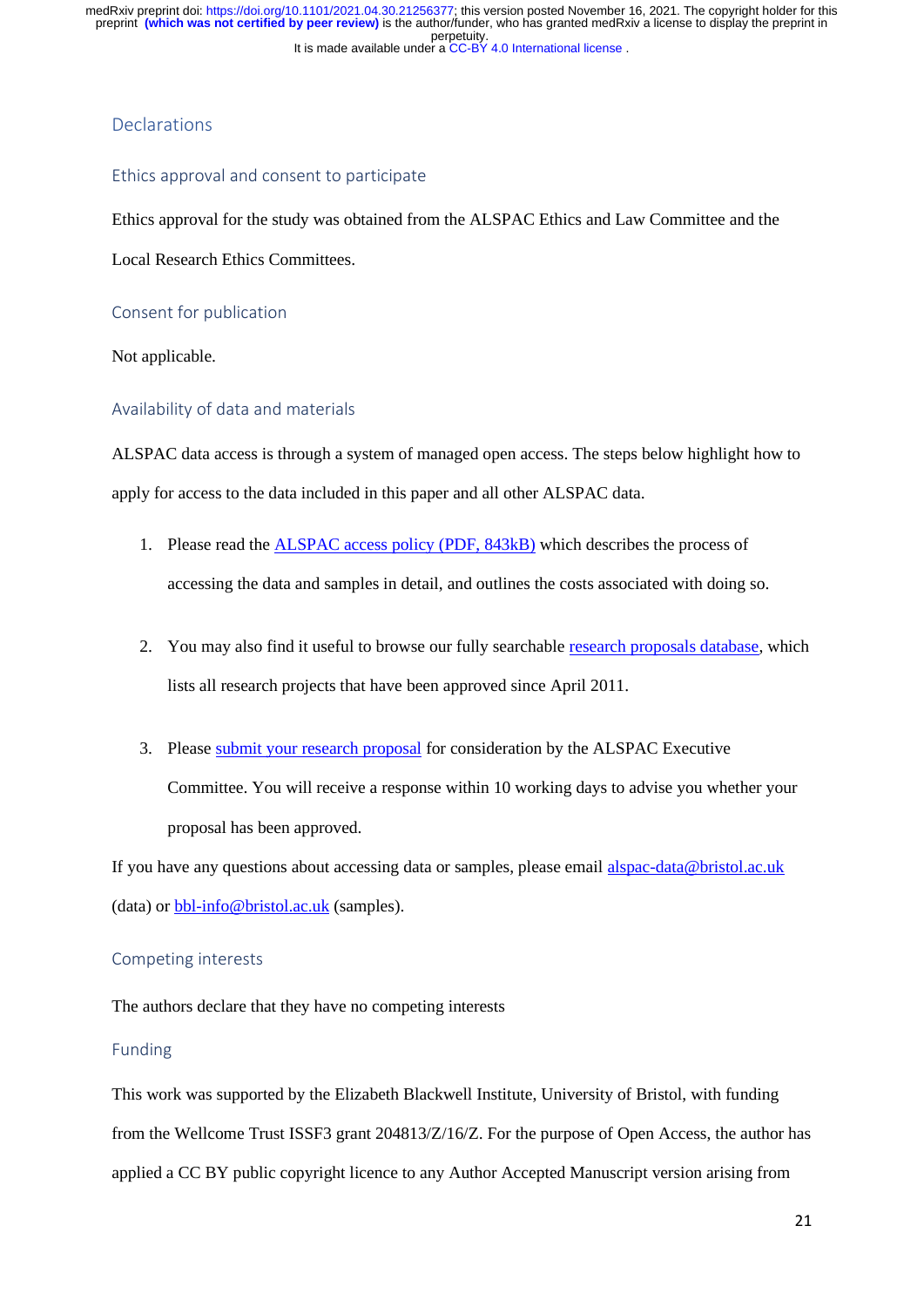this submission. This work was also supported by funding from the Medical Research Council/Medical Research Foundation (MRC/MRF grant number MR/S020292/1).

The UK Medical Research Council and Wellcome (Grant ref: 217065/Z/19/Z) and the University of Bristol provide core support for ALSPAC. This publication is the work of the authors and Naomi Warne will serve as guarantor for the contents of this paper. A comprehensive list of grants funding is available on the ALSPAC website [\(http://www.bristol.ac.uk/alspac/external/documents/grant](http://www.bristol.ac.uk/alspac/external/documents/grant-acknowledgements.pdf)[acknowledgements.pdf\)](http://www.bristol.ac.uk/alspac/external/documents/grant-acknowledgements.pdf). This research was specifically funded by Wellcome Trust and MRC, University of Bristol Faculty Research Director's Discretionary Fund, Elizabeth Blackwell Institute for Research, University of Bristol (Grant ref: 102215/2/13/2); NIHR (Grant ref: 1215-20011); Elizabeth Blackwell Institute and Wellcome Trust (Grant refs: PSYC.RJ6220 SSCM.RD1809); MRC (Grant ref: MR/M006727/1); and NIH (Grant ref: 5R01AA018333-0).

The funding sources had no role in the study design, analysis, decision to publish, or preparation of the manuscript.

# Authors' contributions

All authors were involved in conception and design of the study. NW and JH performed data analysis. NW wrote the first draft of the manuscript. All authors contributed to interpretation of results. All authors were involved in critically revising the manuscript for important intellectual content and approval of the final manuscript.

# Acknowledgments

We are extremely grateful to all the families who took part in this study, the midwives for their help in recruiting them, and the whole ALSPAC team, which includes interviewers, computer and laboratory technicians, clerical workers, research scientists, volunteers, managers, receptionists and nurses.

# References

1. Kwong ASF, Pearson RM, Adams MJ, Northstone K, Tilling K, Smith D, et al. Mental health before and during the COVID-19 pandemic in two longitudinal UK population cohorts. Br J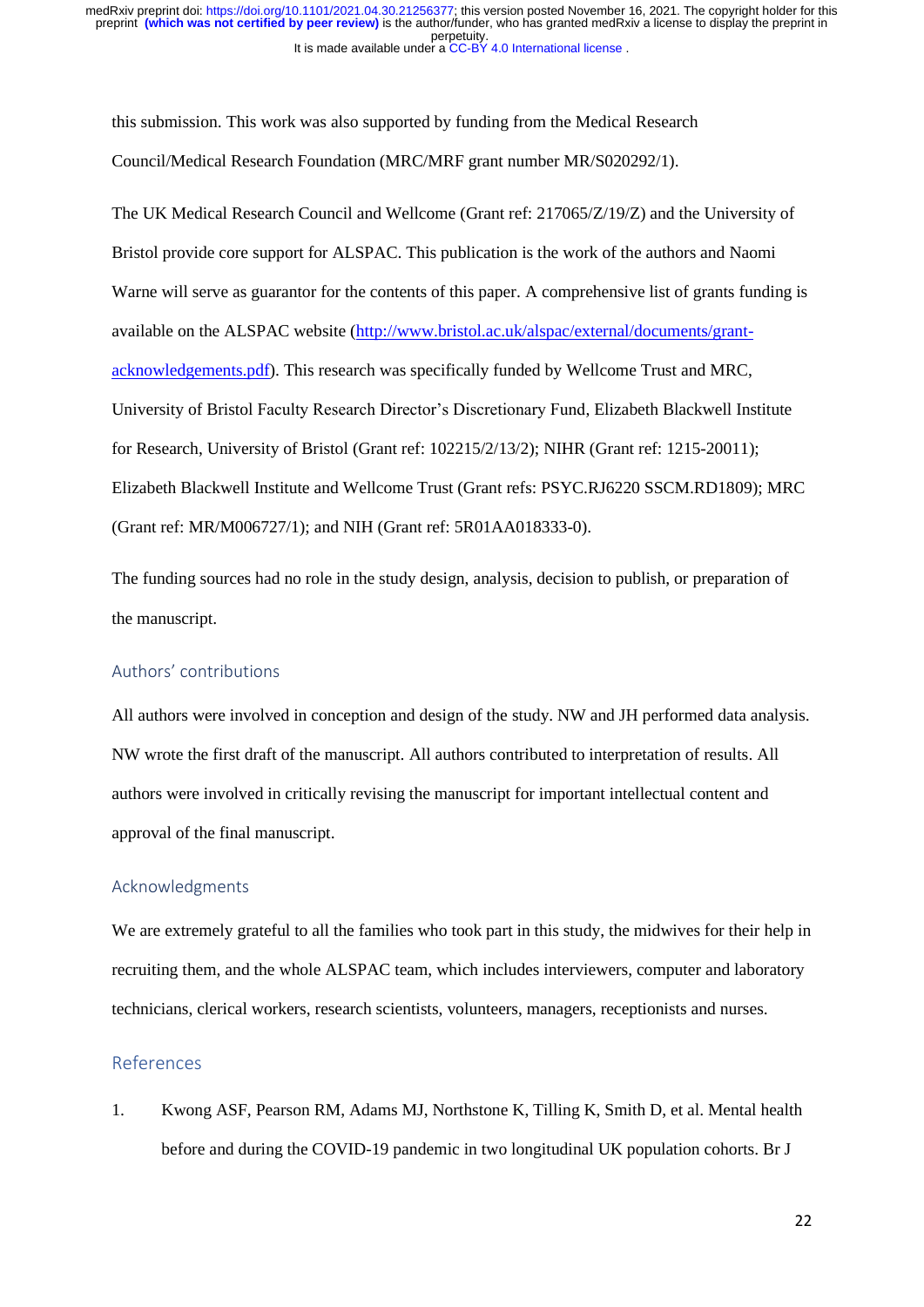Psychiatry. 2020;24:1–10.

- 2. Dickerson J, Kelly B, Lockyer B, Bridges S, Cartwright C, Willan K, et al. "When will this end? Will it end?" the impact of the March-June 2020 UK Covid-19 lockdown response on mental health: A longitudinal survey of mothers in the Born in Bradford study. medRxiv. 2020;2020.11.30.20239954.
- 3. Office for National Statistics. Coronavirus and depression in adults, Great Britain: June 2020 [Internet]. 2020 [cited 2021 Feb 18]. Available from: https://www.ons.gov.uk/peoplepopulationandcommunity/wellbeing/articles/coronavirusanddep ressioninadultsgreatbritain/june2020
- 4. Pierce M, Hope H, Ford T, Hatch S, Hotopf M, John A, et al. Mental health before and during the COVID-19 pandemic: a longitudinal probability sample survey of the UK population. The Lancet Psychiatry. 2020;7(10):883–92.
- 5. Warne N, Heron J, Mars B, Moran P, Stewart A, Munafò M, et al. Comorbidity of self-harm and disordered eating in young people: Evidence from a UK population-based cohort. J Affect Disord. 2021;282:386–90.
- 6. Treasure J, Duarte TA, Schmidt U. Eating disorders. Lancet. 2020;395(10227):899–911.
- 7. Arcelus J, Mitchell AJ, Wales J, Nielsen S. Mortality rates in patients with anorexia nervosa and other eating disorders: A meta-analysis of 36 studies. Arch Gen Psychiatry. 2011 Jul;68(7):724–31.
- 8. Hawton K, Saunders KEA, O'Connor RC. Self-harm and suicide in adolescents. Lancet. 2012;379(9834):2373–82.
- 9. Skegg K. Self-harm. Lancet. 2005;366(9495):1471–83.
- 10. Carroll R, Metcalfe C, Gunnell D. Hospital Presenting Self-Harm and Risk of Fatal and Non-Fatal Repetition: Systematic Review and Meta-Analysis. Gluud LL, editor. PLoS One [Internet]. 2014 Feb 28 [cited 2020 Jul 22];9(2):e89944. Available from: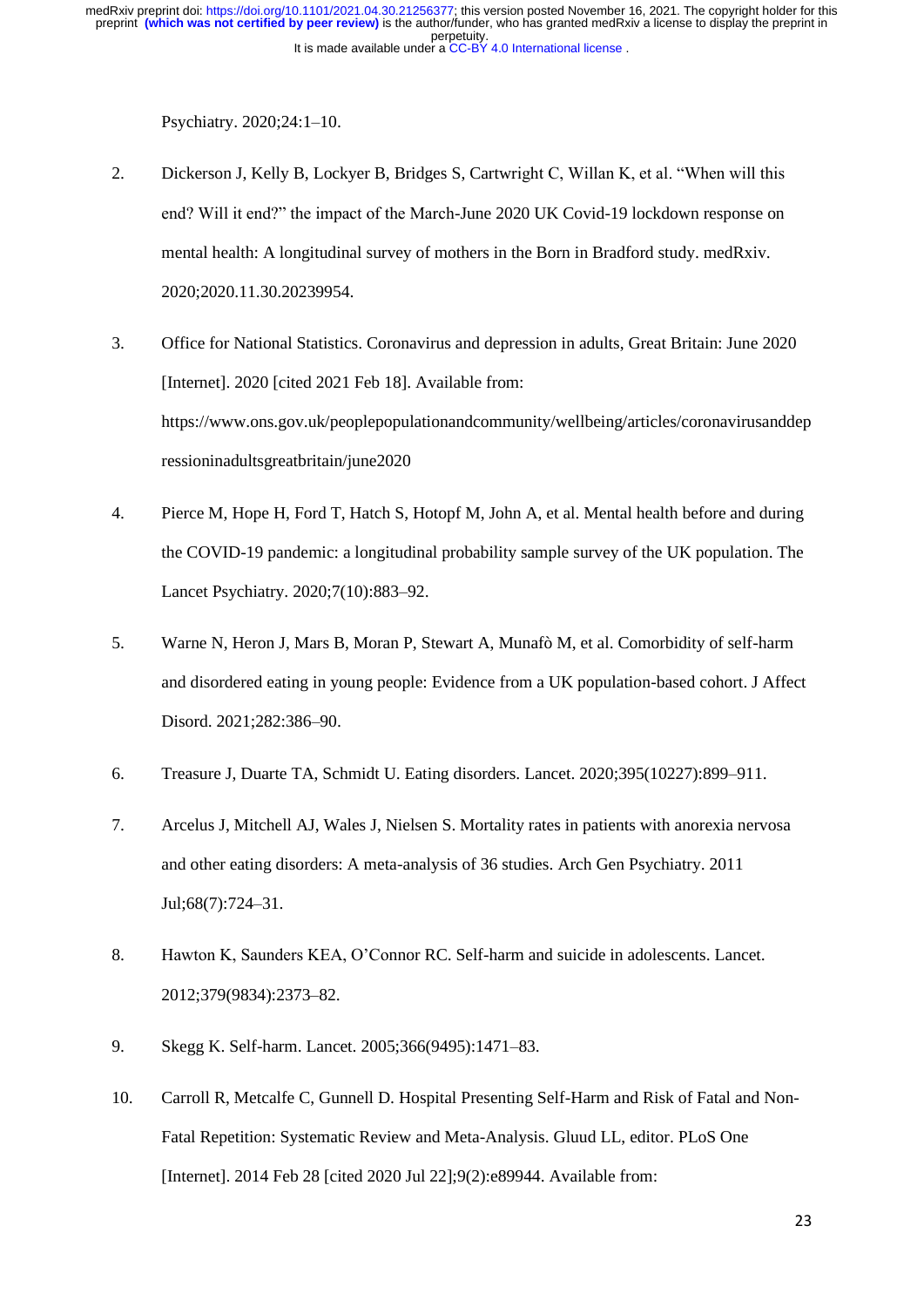https://dx.plos.org/10.1371/journal.pone.0089944

- 11. Mars B, Heron J, Crane C, Hawton K, Lewis G, Macleod J, et al. Clinical and social outcomes of adolescent self harm: population based birth cohort study. BMJ [Internet]. 2014 Oct 21 [cited 2021 Aug 25];349. Available from: https://www.bmj.com/content/349/bmj.g5954
- 12. Smink FRE, Van Hoeken D, Oldehinkel AJ, Hoek HW. Prevalence and severity of DSM-5 eating disorders in a community cohort of adolescents. Int J Eat Disord. 2014;47(6):610–9.
- 13. Gillies D, Christou MA, Dixon AC, Featherston OJ, Rapti I, Garcia-Anguita A, et al. Prevalence and Characteristics of Self-Harm in Adolescents: Meta-Analyses of Community-Based Studies 1990–2015. J Am Acad Child Adolesc Psychiatry [Internet]. 2018;57(10):733– 41. Available from: https://doi.org/10.1016/j.jaac.2018.06.018
- 14. Svirko E, Hawton K. Self-Injurious Behavior and Eating Disorders: The Extent and Nature of the Association. Suicide Life-Threatening Behav. 2007;37(4):409–21.
- 15. Claes L, Jiménez-Murcia S, Agüera Z, Castro R, Sánchez I, Menchõn JM, et al. Male eating disorder patients with and without non-suicidal self-injury: A comparison of psychopathological and personality features. Eur Eat Disord Rev. 2012;20(4):335–8.
- 16. Claes L, Vandereycken W, Vertommen H. Eating-disordered patients with and without selfinjurious behaviours: A comparison of psychopathological features. Eur Eat Disord Rev. 2003;11(5):379–96.
- 17. Wright F, Bewick BM, Barkham M, House AO, Hill AJ. Co-occurrence of self-reported disordered eating and self-harm in UK university students. Br J Clin Psychol. 2009;48(4):397– 410.
- 18. Brausch AM, Perkins NM. Nonsuicidal self-injury and disordered eating: Differences in acquired capability and suicide attempt severity. Psychiatry Res. 2018;266:72–8.
- 19. Solmi F, Bould H, Lloyd EC, Lewis G. The shrouded visibility of eating disorders research. The Lancet Psychiatry [Internet]. 2021 Feb 1 [cited 2021 Aug 24];8(2):91–2. Available from: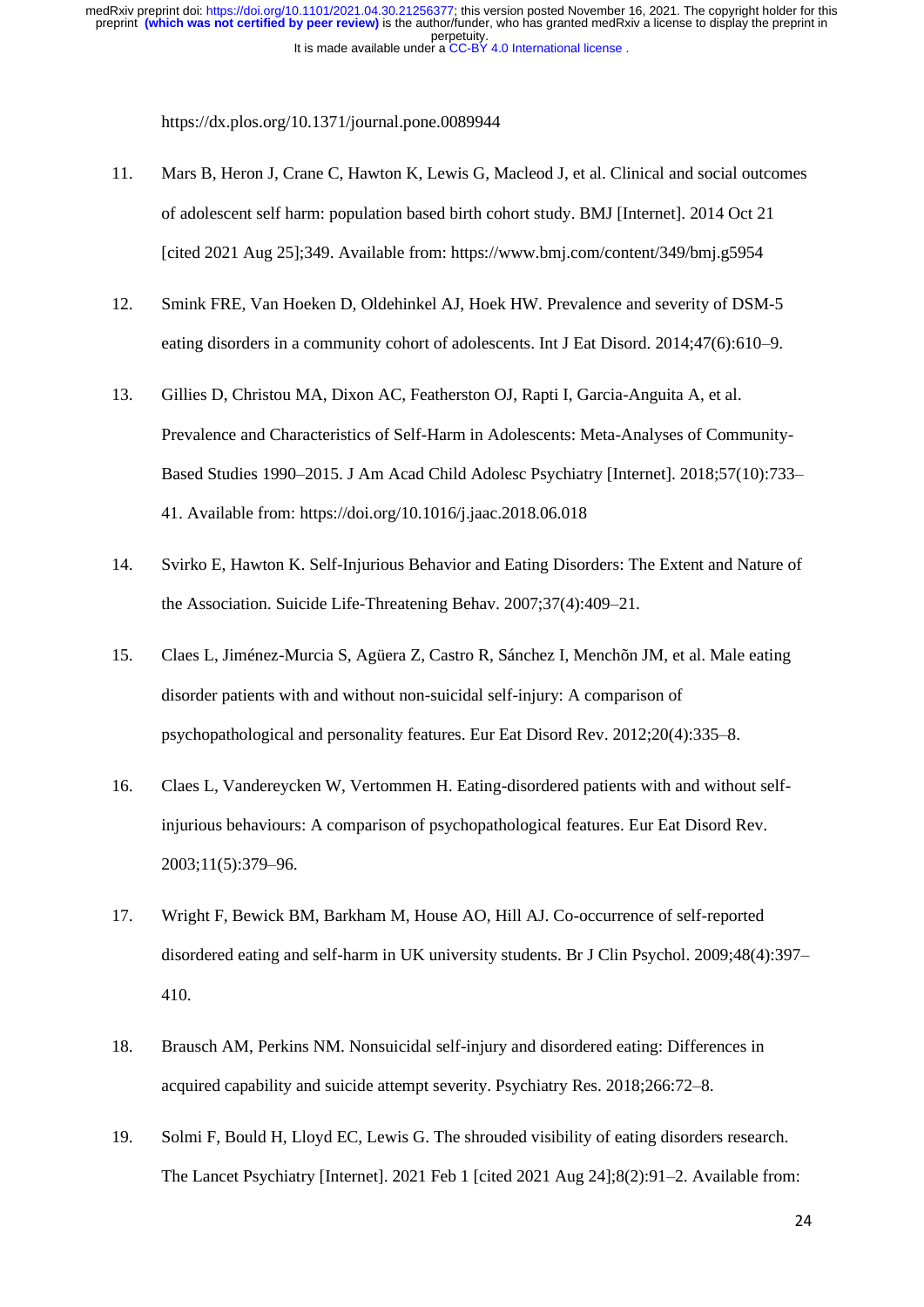http://www.thelancet.com/article/S2215036620304235/fulltext

- 20. MQ. UK Mental Health Research Funding 2014-2017 [Internet]. 2019. Available from: https://www.mqmentalhealth.org/wp-content/uploads/UKMentalHealthResearchFunding2014- 2017digital.pdf
- 21. Touyz S, Lacey H, Hay P. Eating disorders in the time of COVID-19. J Eat Disord. 2020;8(1):19.
- 22. Holmes EA, O'Connor RC, Perry VH, Tracey I, Wessely S, Arseneault L, et al. Multidisciplinary research priorities for the COVID-19 pandemic: a call for action for mental health science. The Lancet Psychiatry. 2020;7(6):547–60.
- 23. Cooper M, Reilly EE, Siegel JA, Coniglio K, Sadeh-Sharvit S, Pisetsky EM, et al. Eating disorders during the COVID-19 pandemic and quarantine: an overview of risks and recommendations for treatment and early intervention. Eat Disord. 2020;1–23.
- 24. Kapur N, Clements C, Appleby L, Hawton K, Steeg S, Waters K, et al. Effects of the COVID-19 pandemic on self-harm. The Lancet Psychiatry. 2021;8(2):e4.
- 25. Hawton K, Casey D, Bale E, Brand F, Ness J, Waters K, et al. Self-harm during the early period of the COVID-19 pandemic in England: Comparative trend analysis of hospital presentations. J Affect Disord. 2021 Mar 1;282:991–5.
- 26. Kessler RC. The costs of depression. Psychiatr Cinics North Am. 2012 Mar;35(1):1–14.
- 27. Kawakami N, Abdulghani EA, Alonso J, Bromet EJ, Bruffaerts R, Caldas-de-Almeida JM, et al. Early-life mental disorders and adult household income in the World Mental Health Surveys. Biol Psychiatry. 2012 Aug;72(3):228–37.
- 28. Lee S, Tsang A, Breslau J, Aguilar-Gaxiola S, Angermeyer M, Borges G, et al. Mental disorders and termination of education in high-income and low- and middle-income countries: Epidemiological study. Br J psychiatry. 2009 May;194(5):411–7.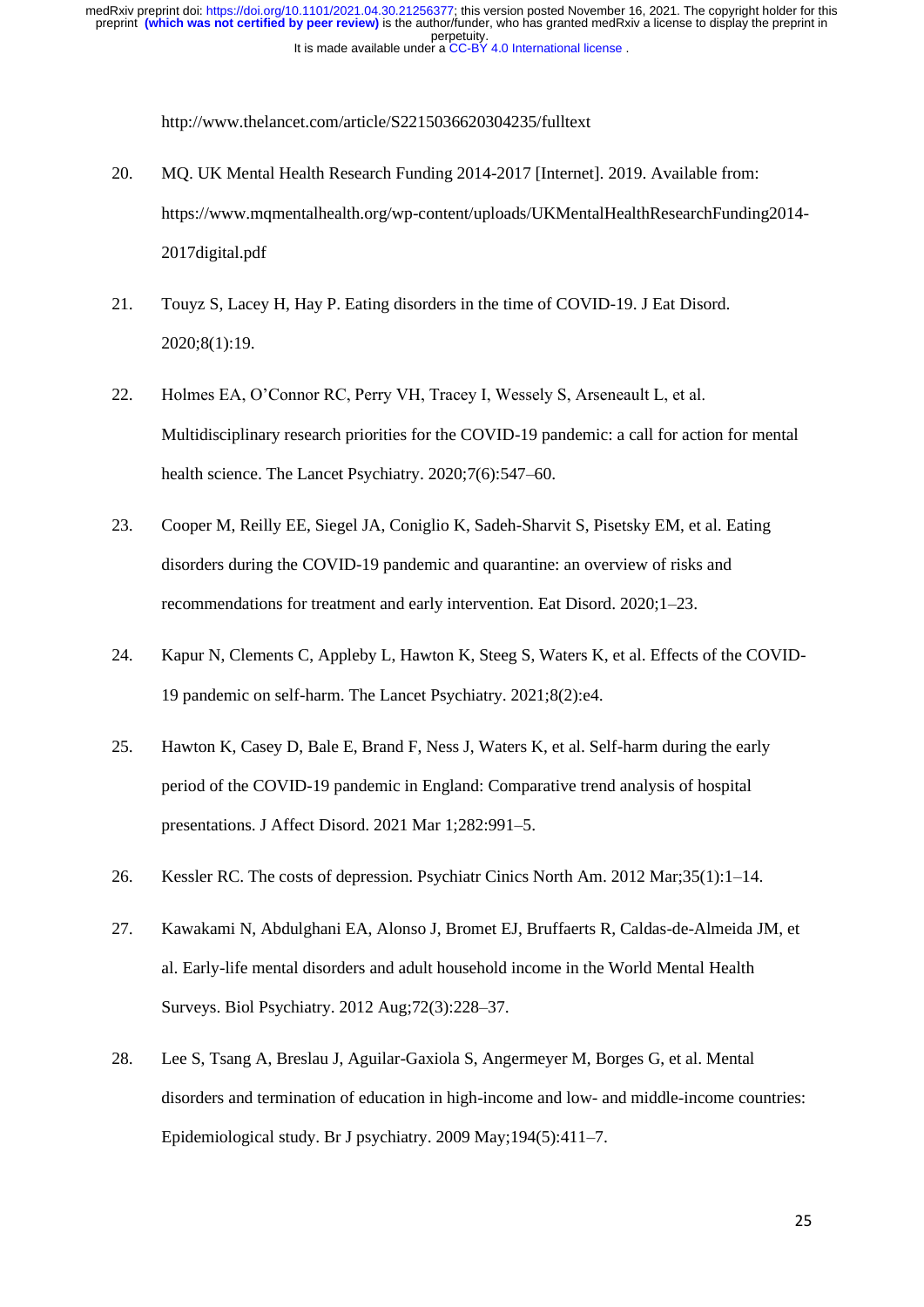- 29. Kupferberg A, Bicks L, Hasler G. Social functioning in Major Depressive Disorder. Neurosci Biobehav Rev. 2016 Oct 1;69:313–32.
- 30. Davis L, Uezato A, Newell JM, Frazier E. Major depression and comorbid substance use disorders. Curr Opin Psychiatry. 2008;21(1):14–8.
- 31. Essau CA, Lewinsohn PM, Olaya B, Seeley JR. Anxiety disorders in adolescents and psychosocial outcomes at age 30. J Affect Disord. 2014 Jul 1;163:125–32.
- 32. Vitagliano JA, Jhe G, Milliren CE, Lin JA, Spigel R, Freizinger M, et al. COVID-19 and eating disorder and mental health concerns in patients with eating disorders. J Eat Disord 2021 91 [Internet]. 2021 Jul 2 [cited 2021 Aug 25];9(1):1–8. Available from: https://jeatdisord.biomedcentral.com/articles/10.1186/s40337-021-00437-1
- 33. Phillipou A, Meyer D, Neill E, Tan EJ, Toh WL, Van Rheenen TE, et al. Eating and exercise behaviors in eating disorders and the general population during the COVID-19 pandemic in Australia: Initial results from the COLLATE project. Int J Eat Disord. 2020 Jul 1;53(7):1158– 65.
- 34. Schlegl S, Maier J, Meule A, Voderholzer U. Eating disorders in times of the COVID-19 pandemic—Results from an online survey of patients with anorexia nervosa. Int J Eat Disord. 2020;53(11):1791–800.
- 35. Termorshuizen JD, Watson HJ, Thornton LM, Borg S, Flatt RE, MacDermod CM, et al. Early impact of COVID-19 on individuals with self-reported eating disorders: A survey of  $\sim$ 1,000 individuals in the United States and the Netherlands. Int J Eat Disord. 2020;53(11):1780–90.
- 36. Fernández-Aranda F, Casas M, Claes L, Bryan DC, Favaro A, Granero R, et al. COVID-19 and implications for eating disorders. Eur Eat Disord Rev. 2020;28(3):239–45.
- 37. Castellini G, Cassioli E, Rossi E, Innocenti M, Gironi V, Sanfilippo G, et al. The impact of COVID-19 epidemic on eating disorders: A longitudinal observation of pre versus post psychopathological features in a sample of patients with eating disorders and a group of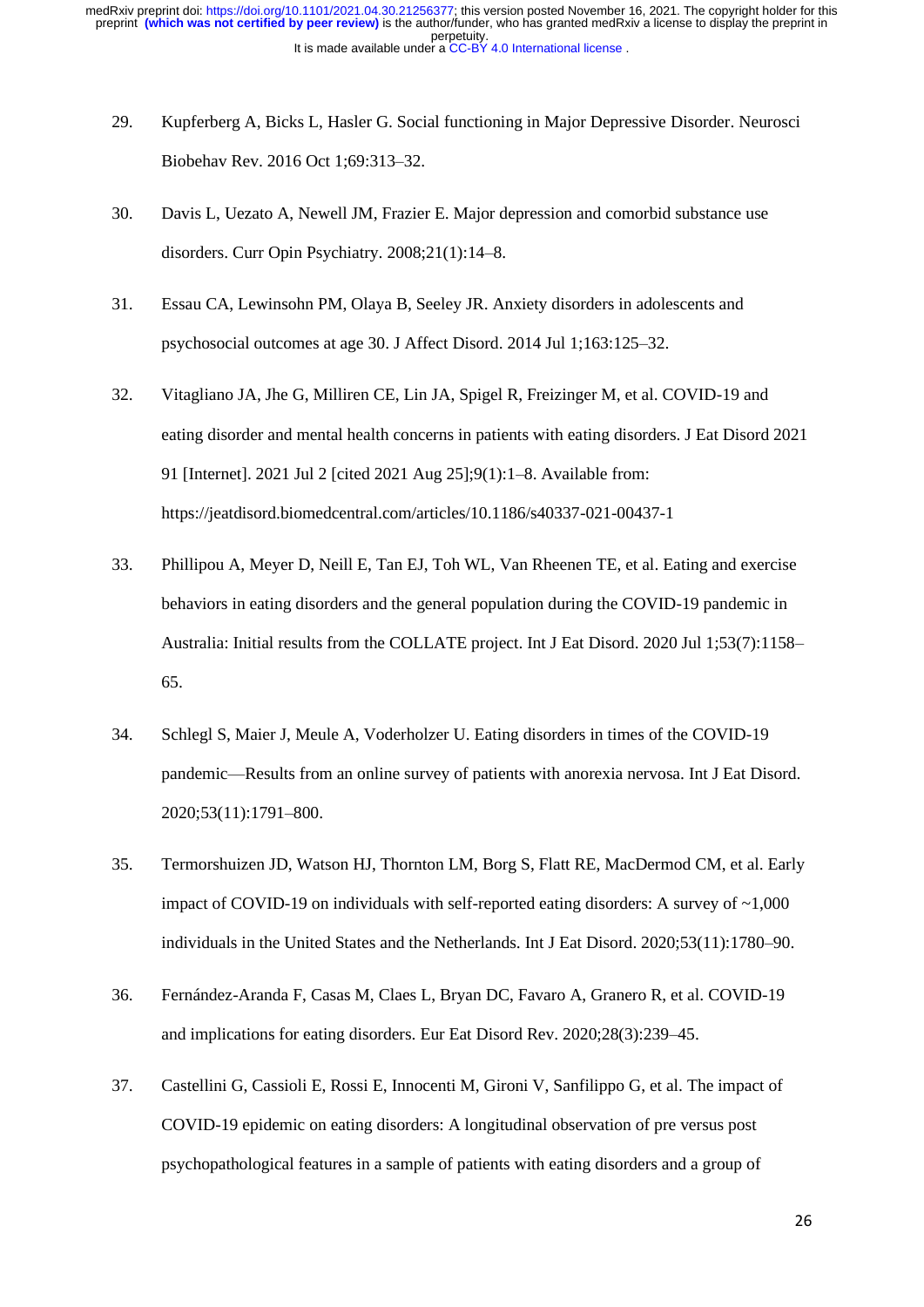healthy controls. Int J Eat Disord. 2020;53(11):1855–62.

- 38. Fountoulakis KN, Apostolidou MK, Atsiova MB, Filippidou AK, Florou AK, Gousiou DS, et al. Self-reported changes in anxiety, depression and suicidality during the COVID-19 lockdown in Greece. J Affect Disord. 2021;279:624–9.
- 39. Solmi F, Hotopf M, Hatch SL, Treasure J, Micali N. Eating disorders in a multi-ethnic innercity UK sample: prevalence, comorbidity and service use. Soc Psychiatry Psychiatr Epidemiol. 2016;51(3):369–81.
- 40. Boyd A, Golding J, Macleod J, Lawlor DA, Fraser A, Henderson J, et al. Cohort profile: The 'Children of the 90s'-The index offspring of the Avon Longitudinal Study of Parents and Children. Int J Epidemiol. 2013;42(1):111–27.
- 41. Fraser A, Macdonald-wallis C, Tilling K, Boyd A, Golding J, Davey smith G, et al. Cohort profile: The avon longitudinal study of parents and children: ALSPAC mothers cohort. Int J Epidemiol. 2013;42(1):97–110.
- 42. Northstone K, Lewcock M, Groom A, Boyd A, Macleod J, Timpson N, et al. The Avon Longitudinal Study of Parents and Children (ALSPAC): an update on the enrolled sample of index children in 2019. Wellcome Open Res. 2019;4:51.
- 43. Harris PA, Taylor R, Minor BL, Elliott V, Fernandez M, O'Neal L, et al. The REDCap consortium: Building an international community of software platform partners. J Biomed Inform. 2019;95:103208.
- 44. Harris PA, Taylor R, Thielke R, Payne J, Gonzalez N, Conde JG. Research electronic data capture (REDCap)-A metadata-driven methodology and workflow process for providing translational research informatics support. J Biomed Inform. 2009;42(2):377–81.
- 45. Northstone K, Smith D, Bowring C, Wells N, Crawford M, Haworth S, et al. The Avon Longitudinal Study of Parents and Children - A resource for COVID-19 research: Questionnaire data capture May-July 2020. Wellcome Open Res. 2020;5:210.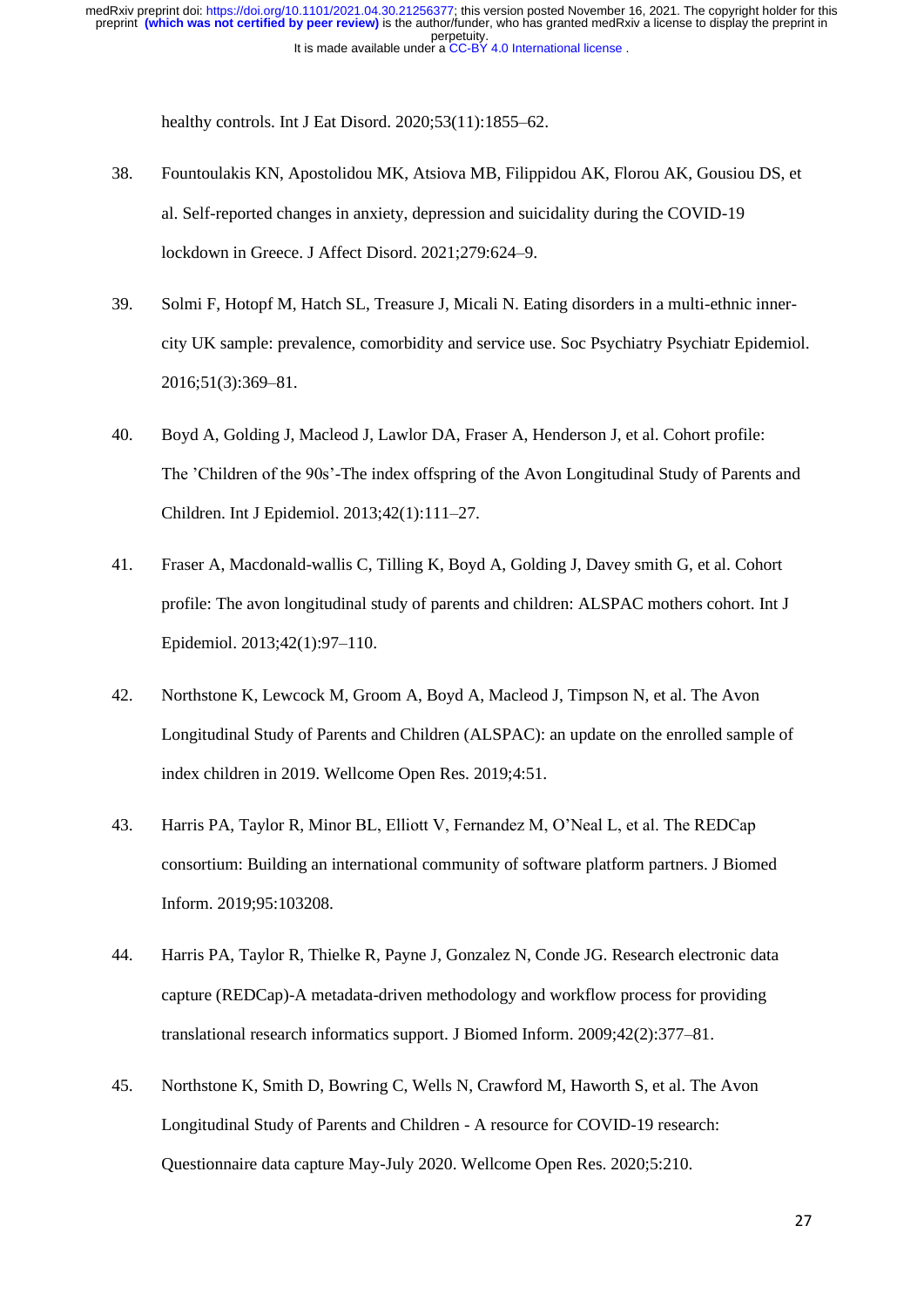- 46. Northstone K, Howarth S, Smith D, Bowring C, Wells N, Timpson NJ. The Avon Longitudinal Study of Parents and Children - A resource for COVID-19 research: Questionnaire data capture April-May 2020. Wellcome Open Res. 2020;5:127.
- 47. Kann L, Warren CW, Harris WA, Collins JL, Williams BI, Ross JG, et al. Youth Risk Behavior Surveillance- United States, 1995. J Sch Health. 1996;66(10):365–77.
- 48. APA. Diagnostic and statistical manual of mental disorders. 5th ed. Washington, DC: American Psychiatric Association; 2013.
- 49. Madge N, Hewitt A, Hawton K, Wilde EJ De, Corcoran P, Fekete S, et al. Deliberate selfharm within an international community sample of young people: Comparative findings from the Child & Adolescent Self-harm in Europe (CASE) Study. J Child Psychol Psychiatry Allied Discip. 2008;49(6):667–77.
- 50. Angold A, Costello EJ, Messer SC, Pickles A, Winder F, Silver D. The development of a short questionnaire for use in epidemiological studies of depression in children and adolescents. Int J Methods Psychiatr Res. 1995;5(5):237–49.
- 51. Flora DB. Your Coefficient Alpha Is Probably Wrong, but Which Coefficient Omega Is Right? A Tutorial on Using R to Obtain Better Reliability Estimates: https://doi.org/101177/2515245920951747 [Internet]. 2020 Nov 6 [cited 2021 Aug 24];3(4):484–501. Available from: https://journals.sagepub.com/doi/full/10.1177/2515245920951747
- 52. Rosseel Y. lavaan: An R package for structural equation modeling. J Stat Softw. 2012;48(2).
- 53. Spitzer RL, Kroenke K, Williams JBW, Löwe B. A brief measure for assessing generalized anxiety disorder: The GAD-7. Arch Intern Med. 2006;166(10):1092–7.
- 54. Tennant R, Hiller L, Fishwick R, Platt S, Joseph S, Weich S, et al. The Warwick-Edinburgh mental well-being scale (WEMWBS): Development and UK validation. Health Qual Life Outcomes. 2007;5(1):63.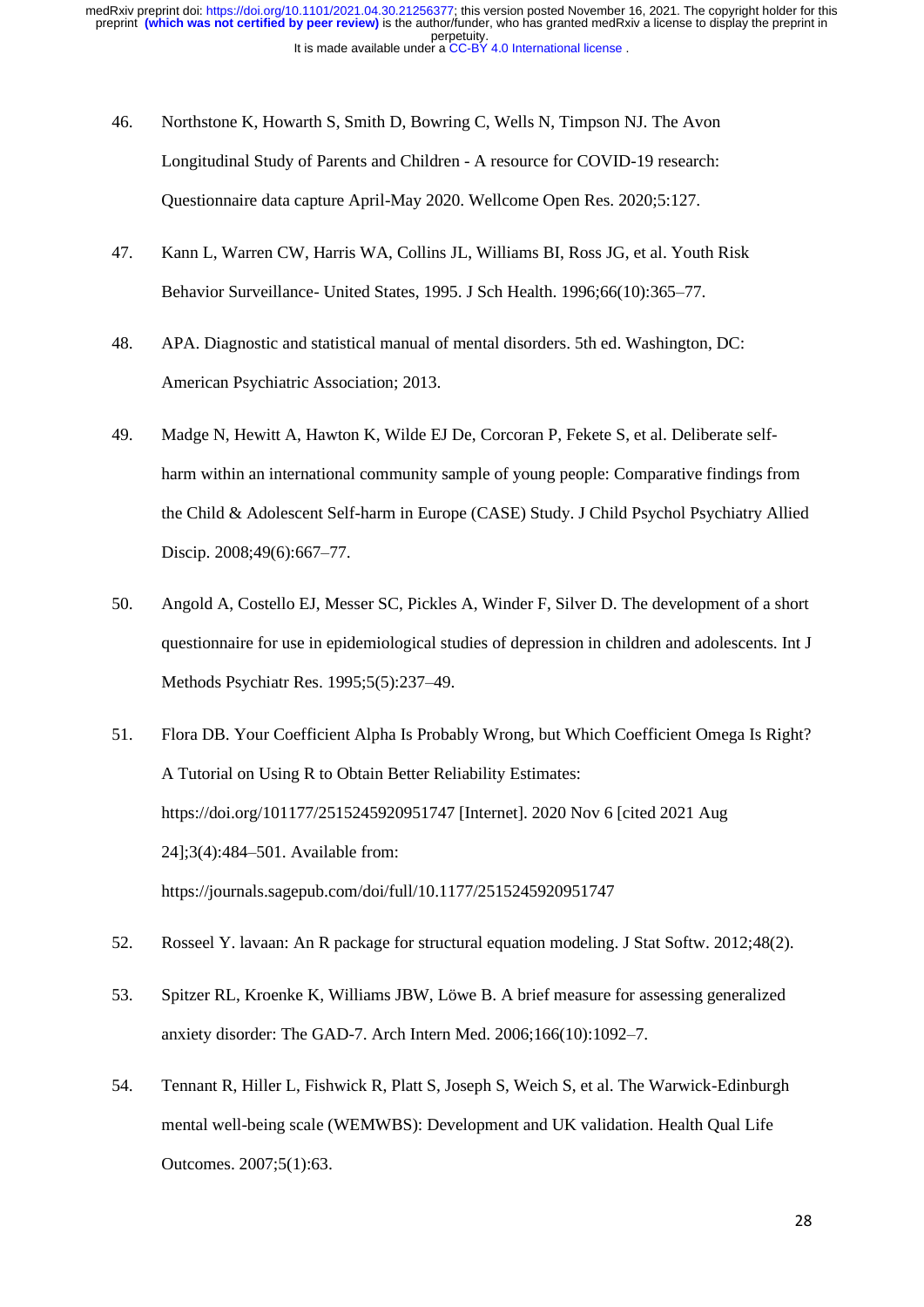- 55. StataCorp. Stata Statistical Software: Release 16. College Station, TX: StataCorp LLC; 2019.
- 56. Royston P, White IR. Multiple Imputation by Chained Equations (MICE): Implementation in Stata. J Stat Softw. 2011;45(4):1–20.
- 57. Tilling K, Williamson EJ, Spratt M, Sterne JAC, Carpenter JR. Appropriate inclusion of interactions was needed to avoid bias in multiple imputation. J Clin Epidemiol. 2016 Dec 1;80:107–15.
- 58. Mansfield KE, Mathur R, Tazare J, Henderson AD, Mulick AR, Carreira H, et al. Indirect acute effects of the COVID-19 pandemic on physical and mental health in the UK: a population-based study. Lancet Digit Heal. 2021;3(4):e217–30.
- 59. Parker LL, Harriger JA. Eating disorders and disordered eating behaviors in the LGBT population: a review of the literature. J Eat Disord 2020 81 [Internet]. 2020 Oct 16 [cited 2021 Nov 1];8(1):1–20. Available from: https://jeatdisord.biomedcentral.com/articles/10.1186/s40337-020-00327-y
- 60. Marshall E, Claes L, Bouman WP, Witcomb GL, Arcelus J. Non-suicidal self-injury and suicidality in trans people: A systematic review of the literature. https://doi.org/103109/0954026120151073143 [Internet]. 2015 Jan 2 [cited 2021 Nov 1];28(1):58–69. Available from: https://www.tandfonline.com/doi/abs/10.3109/09540261.2015.1073143
- 61. Kidd JD, Jackman KB, Barucco R, Dworkin JD, Dolezal C, Navalta T V., et al. Understanding the Impact of the COVID-19 Pandemic on the Mental Health of Transgender and Gender Nonbinary Individuals Engaged in a Longitudinal Cohort Study. J Homosex [Internet]. 2021 [cited 2021 Nov 11];68(4):592–611. Available from: https://pubmed.ncbi.nlm.nih.gov/33502286/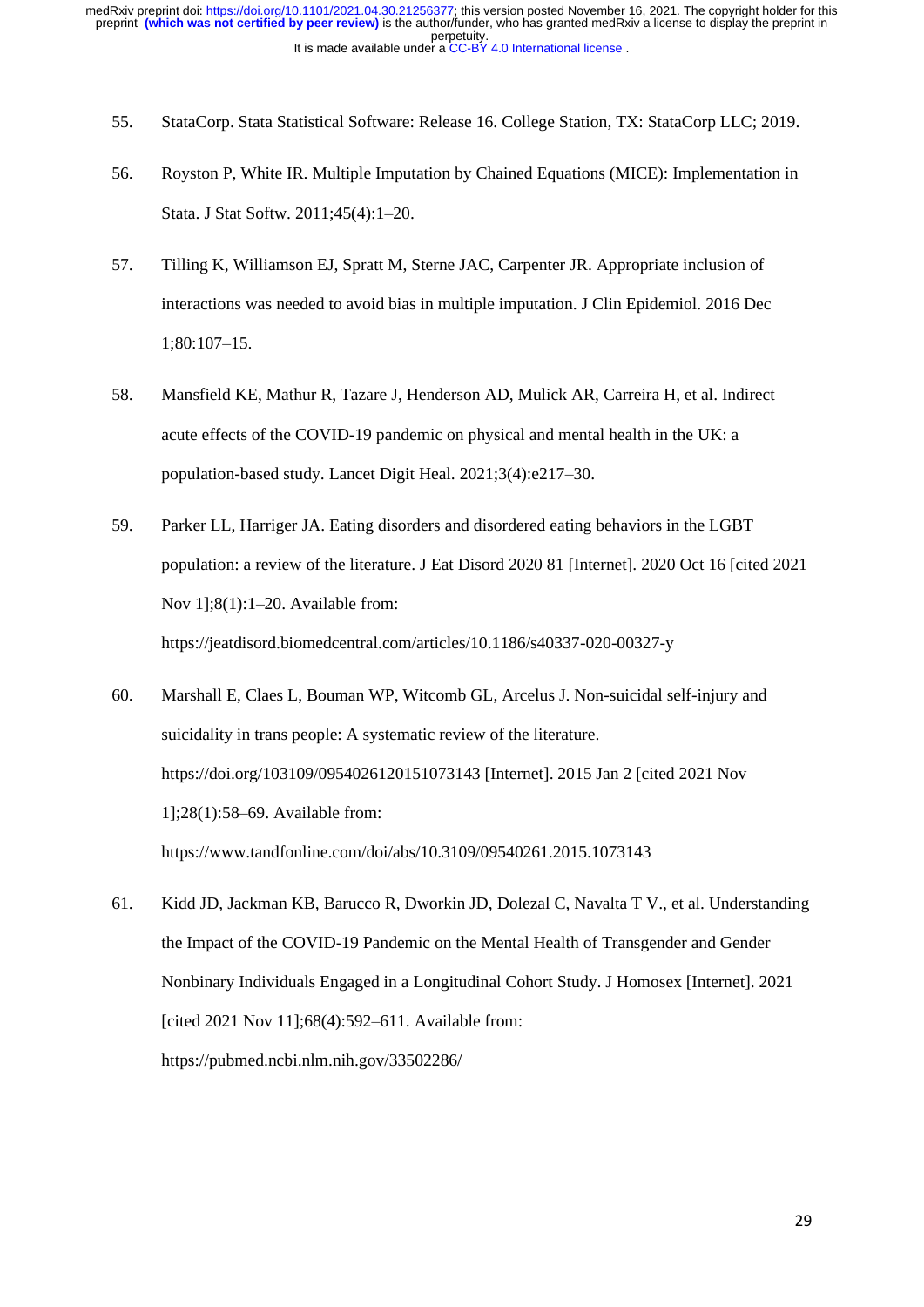|                                                              |                                 | <b>Imputed sample</b> | <b>Observed sample</b>                    |             |                                           |           |                                           |            |  |
|--------------------------------------------------------------|---------------------------------|-----------------------|-------------------------------------------|-------------|-------------------------------------------|-----------|-------------------------------------------|------------|--|
|                                                              | Sample mean (SE) or<br>$%$ (SE) |                       | <b>Total sample</b>                       |             | Any disordered                            |           | Any self-harm                             |            |  |
|                                                              |                                 |                       |                                           | eating      |                                           |           |                                           |            |  |
|                                                              |                                 |                       | Sample mean (SE)<br>or $\frac{\%}{n}$ (n) |             | Sample mean (SE)<br>or $\frac{\%}{n}$ (n) |           | Sample mean (SE)<br>or $\frac{\%}{n}$ (n) |            |  |
|                                                              |                                 |                       |                                           |             |                                           |           |                                           |            |  |
| Sex (female)                                                 |                                 |                       | 71.17%                                    | (1891/2657) | 84.52%                                    | (557/659) | 85.41%                                    | (158/185)  |  |
| Race (non-white)                                             | 3.50%                           | (0.37)                | 3.42%                                     | (87/2542)   | 3.06%                                     | (19/621)  | $**$                                      | $\ast\ast$ |  |
| Not in education, employment or training before the pandemic | 5.36%                           | (0.53)                | 5.04%                                     | (100/1986)  | 5.83%                                     | (32/549)  | 5.92%                                     | (9/152)    |  |
| Living alone in the pandemic                                 |                                 |                       | 7.20%                                     | (139/1931)  | 9.18%                                     | (46/501)  | 9.46%                                     | (14/148)   |  |
| Keyworker in the pandemic                                    |                                 |                       | 39.66%                                    | (742/1871)  | 41.02%                                    | (201/490) | 33.79%                                    | (49/145)   |  |
| Furloughed during the pandemic                               |                                 |                       | 12.31%                                    | (327/2657)  | 12.29%                                    | (81/659)  | 15.14%                                    | (28/185)   |  |
| Financial problems during the pandemic                       |                                 |                       | 24.61%                                    | (474/1926)  | 27.15%                                    | (136/501) | 25.68%                                    | (38/148)   |  |
| Any disordered eating                                        | 32.04%                          | (1.01)                | 31.44%                                    | (659/2096)  |                                           |           |                                           |            |  |
| Fasting                                                      |                                 |                       | 10.78%                                    | (228/2115)  |                                           |           |                                           |            |  |
| Purging                                                      |                                 |                       | 9.04%                                     | (191/2112)  |                                           |           |                                           |            |  |
| Binge-eating                                                 |                                 |                       | 20.46%                                    | (433/2116)  |                                           |           |                                           |            |  |
| Excessive exercise                                           |                                 |                       | 3.52%                                     | (74/2105)   |                                           |           |                                           |            |  |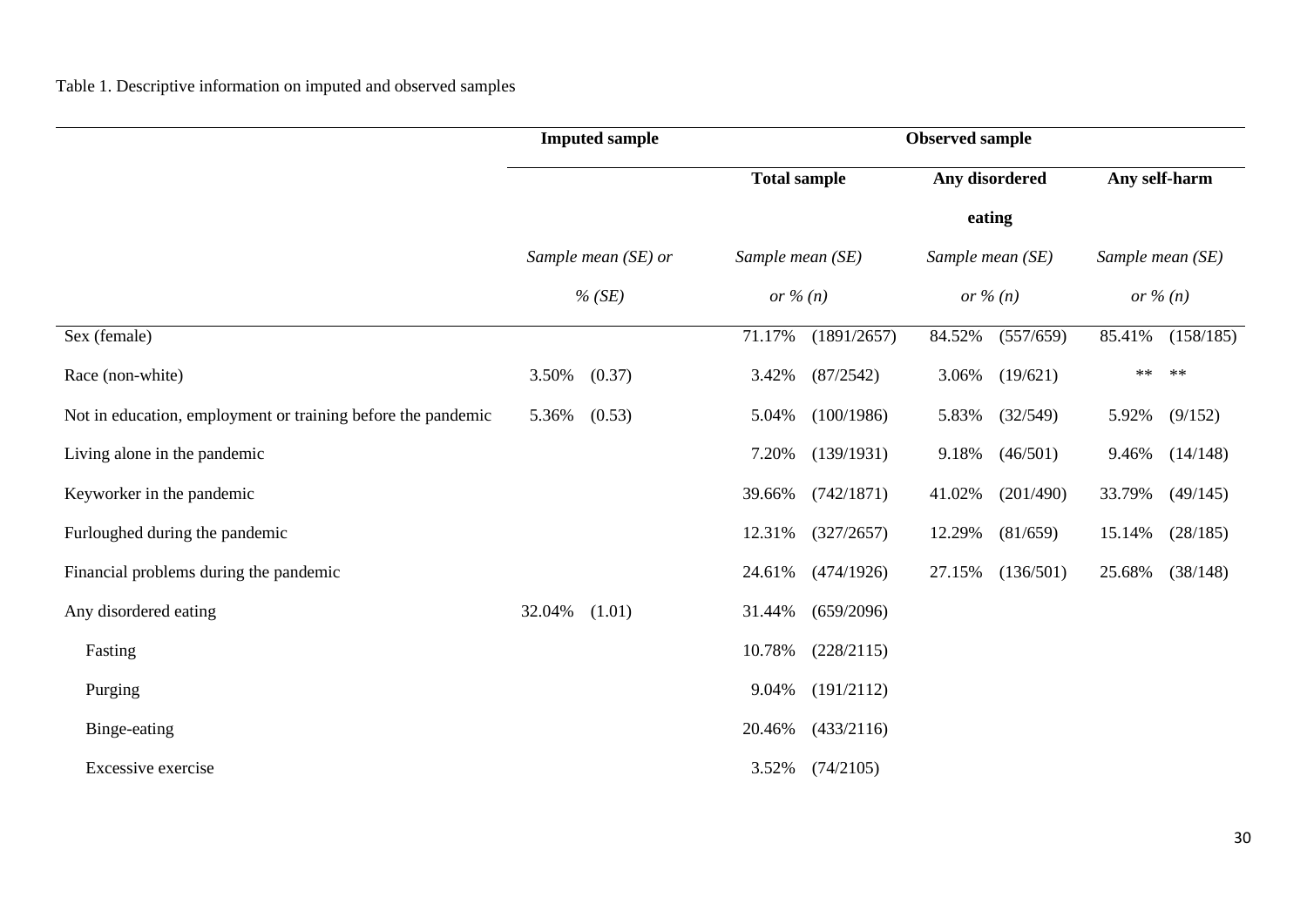| DSM-5 frequency disordered eating        |              |                 | 9.75% | (204/2093)      |       |                 |       |                      |
|------------------------------------------|--------------|-----------------|-------|-----------------|-------|-----------------|-------|----------------------|
| Any self-harm                            | 8.97% (0.61) |                 | 8.75% | (185/2115)      |       |                 |       |                      |
| Self-harm without suicidal intent        |              |                 | 6.19% | (131/2115)      |       |                 |       |                      |
| Self-harm with suicidal intent           |              |                 | 1.68% | (35/2081)       |       |                 |       |                      |
| Comorbid disordered eating and self-harm | 5.53% (0.50) |                 | 5.36% | (112/2089)      |       |                 |       |                      |
| Depressive symptoms during the pandemic  |              | $6.44$ $(0.12)$ |       | $6.46$ $(0.13)$ |       | $8.56$ $(0.29)$ |       | $11.20 \quad (0.58)$ |
| Anxiety symptoms during the pandemic     |              | $6.04$ $(0.11)$ | 6.04  | (0.12)          | 7.68  | (0.25)          | 9.99  | (0.50)               |
| Mental wellbeing during the pandemic     |              | 44.26 (0.18)    |       | 44.24 (0.20)    | 41.78 | (0.40)          |       | 38.79 (0.75)         |
| Pre-pandemic depressive symptoms         |              | 6.90 (0.13)     | 6.85  | (0.13)          |       | $9.16$ $(0.28)$ | 12.88 | (0.57)               |
| Pre-pandemic anxiety symptoms            |              | $4.64$ $(0.10)$ | 4.54  | (0.11)          | 6.14  | (0.23)          | 7.99  | (0.44)               |
| Pre-pandemic mental wellbeing            |              | 48.73 (0.19)    | 48.81 | (0.20)          | 46.10 | (0.40)          | 41.05 | (0.75)               |

*Note:* Asterisks ("\*\*") indicate that estimates were reliant on cells containing five individuals or fewer. It is an ALSPAC stipulation that such data are not tabulated due to difficulties in maintaining participant anonymity for such rare characteristics. Descriptive information is only provided for variables included in the imputed datasets (i.e. those included in the main analysis).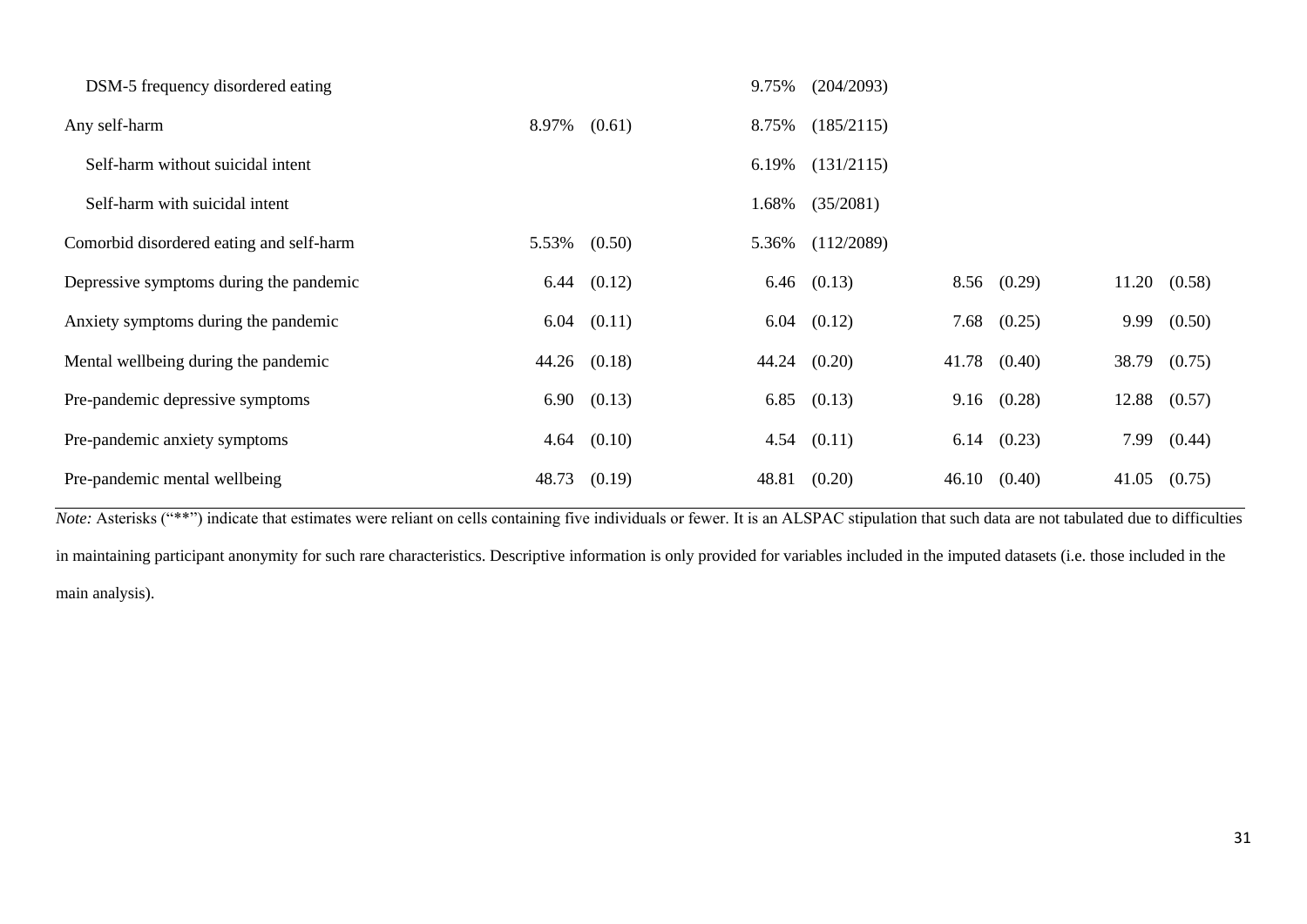Table 2. Association between disordered eating and self-harm exposures and pandemic mental health and wellbeing outcomes

|                                          | <b>Unadjusted Model A</b> |              | <b>Adjusted Model B</b>    |              | <b>Fully Adjusted Model C</b> |              |  |
|------------------------------------------|---------------------------|--------------|----------------------------|--------------|-------------------------------|--------------|--|
| <b>Exposure</b>                          | $B(95\% \text{ CI})$      | $\mathbf{p}$ | <b>B</b> (95% CI)          | $\mathbf{p}$ | $B(95\% \text{ CI})$          | $\mathbf{p}$ |  |
| <b>Outcome: Depressive symptoms</b>      |                           |              |                            |              |                               |              |  |
| Disordered eating                        | 2.98(2.44, 3.53)          | < .001       | 2.72(2.17, 3.27)           | < .001       | 1.37(0.84, 1.90)              | < .001       |  |
| Self-harm                                | 5.19(4.31, 6.08)          | < .001       | 4.95(4.07, 5.83)           | < .001       | 2.13(1.24, 3.01)              | < .001       |  |
| Comorbid disordered eating and self-harm | 6.15(5.02, 7.29)          | < .001       | 5.87 (4.74, 7.00)          | < .001       | 2.52(1.38, 3.66)              | < .001       |  |
| <b>Outcome: Anxiety symptoms</b>         |                           |              |                            |              |                               |              |  |
| Disordered eating                        | 2.43(1.92, 2.95)          | < .001       | 2.11(1.59, 2.63)           | < .001       | 1.24(0.74, 1.74)              | < .001       |  |
| Self-harm                                | 4.55(3.74, 5.36)          | < .001       | 4.26(3.46, 5.05)           | < .001       | 2.69(1.87, 3.50)              | < .001       |  |
| Comorbid disordered eating and self-harm | 5.38(4.30, 6.47)          | < .001       | 5.05(3.98, 6.12)           | < .001       | 3.08(2.01, 4.15)              | < .001       |  |
| <b>Outcome: Mental wellbeing</b>         |                           |              |                            |              |                               |              |  |
| Disordered eating                        | $-3.49(-4.30, -2.67)$     | < .001       | $-3.35(-4.18, -2.51)$      | < .001       | $-1.82$ ( $-2.59$ , $-1.06$ ) | < .001       |  |
| Self-harm                                | $-5.78(-7.06, -4.50)$     | < 0.001      | $-5.62$ ( $-6.90, -4.33$ ) | < .001       | $-2.18(-3.43, -0.93)$         | < 0.001      |  |
| Comorbid disordered eating and self-harm | $-7.81(-9.43,-6.19)$      | < .001       | $-7.60(-9.21, -6.00)$      | < .001       | $-3.64$ $(-5.19, -2.09)$      | < .001       |  |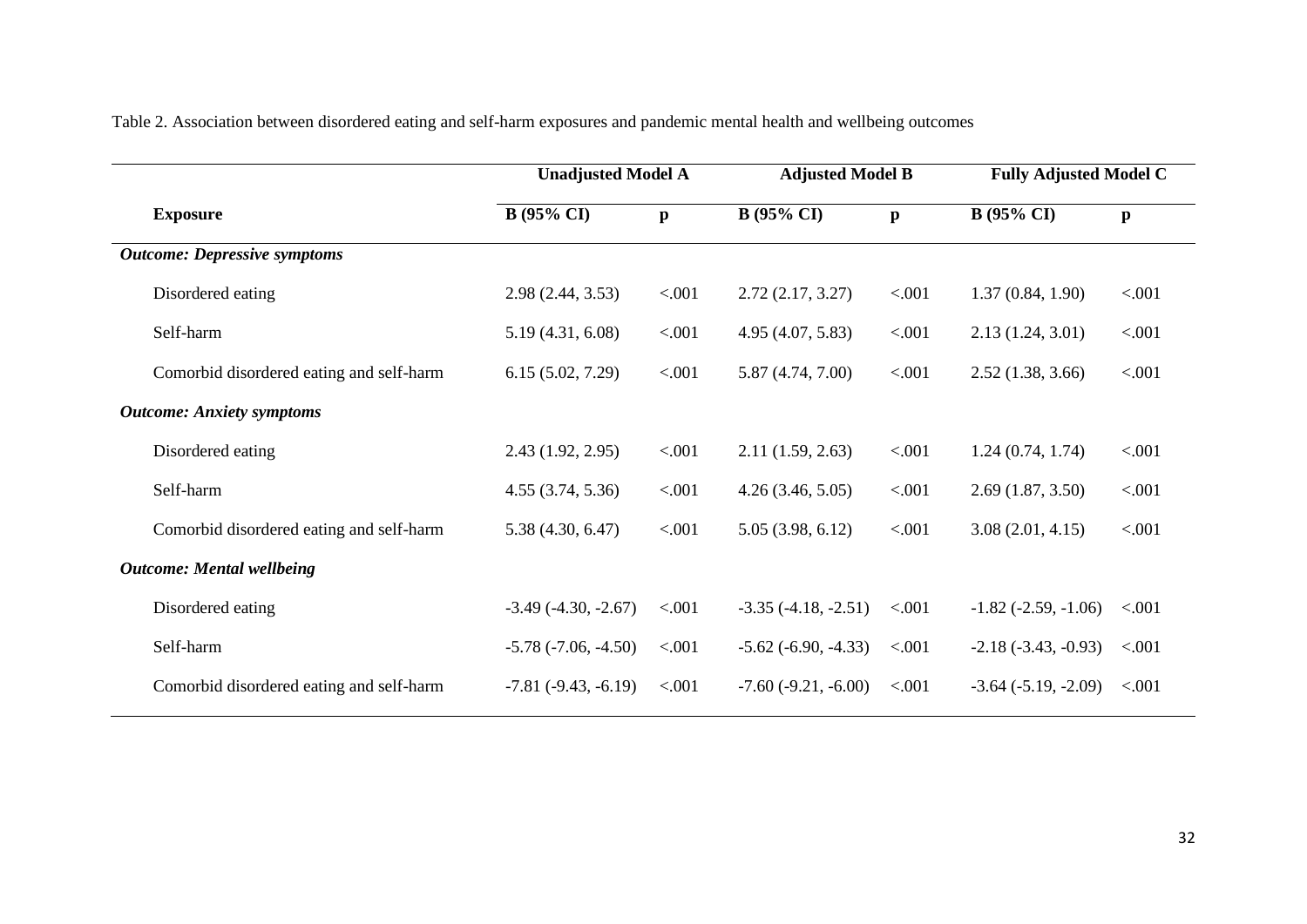Results using imputed data (n=2657). Model A = unadjusted; Model B = adjusted for sex, COVID1 questionnaire completion date and pre-pandemic socioeconomic status; Model C = adjusted for sex, COVID questionnaire completion date, pre-pandemic socioeconomic status and pre-pandemic mental health and wellbeing measures.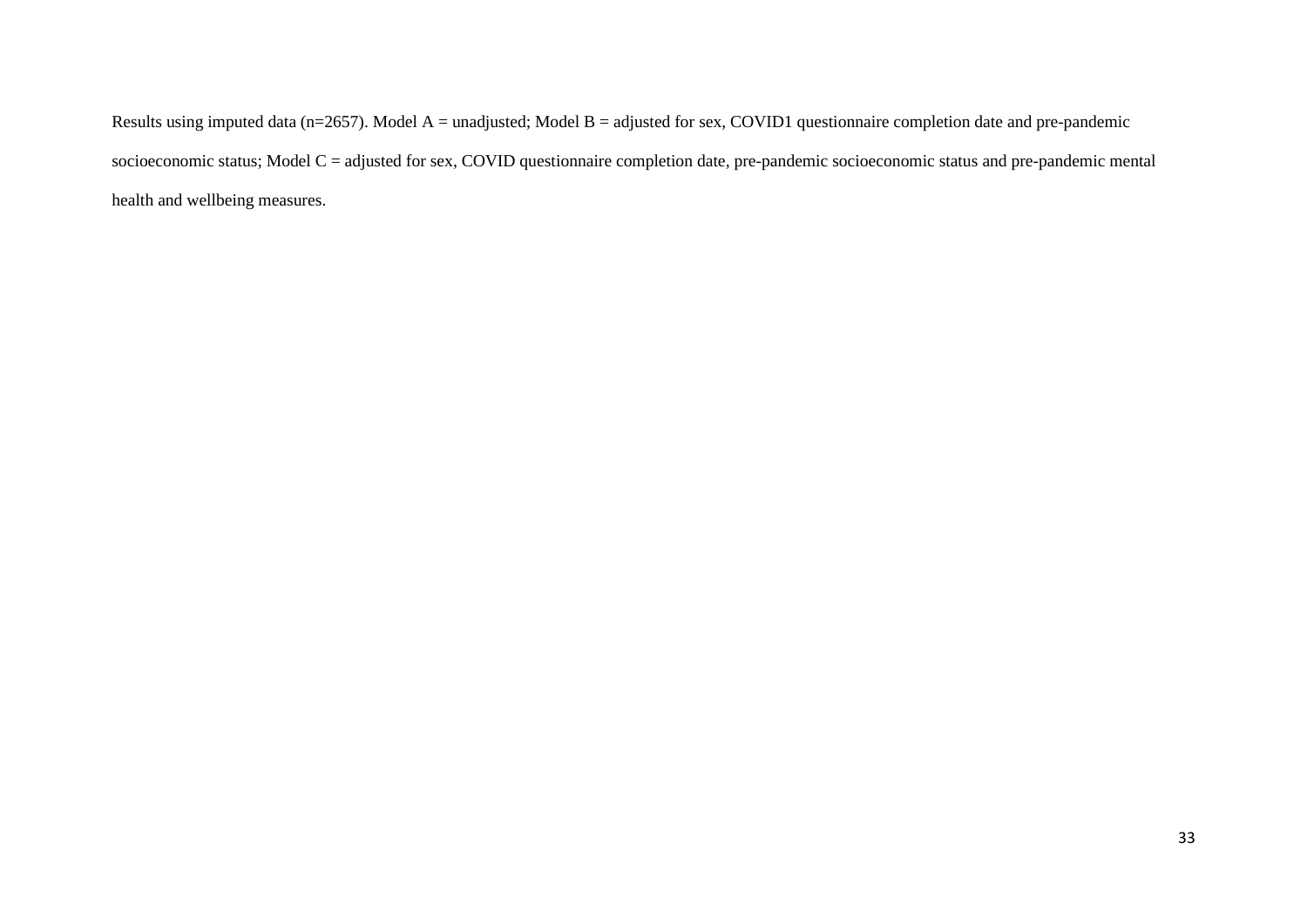# Figure titles and legend





NEET = Not in education, employment or training. Grey text indicates the name of the ALSPAC questionnaire.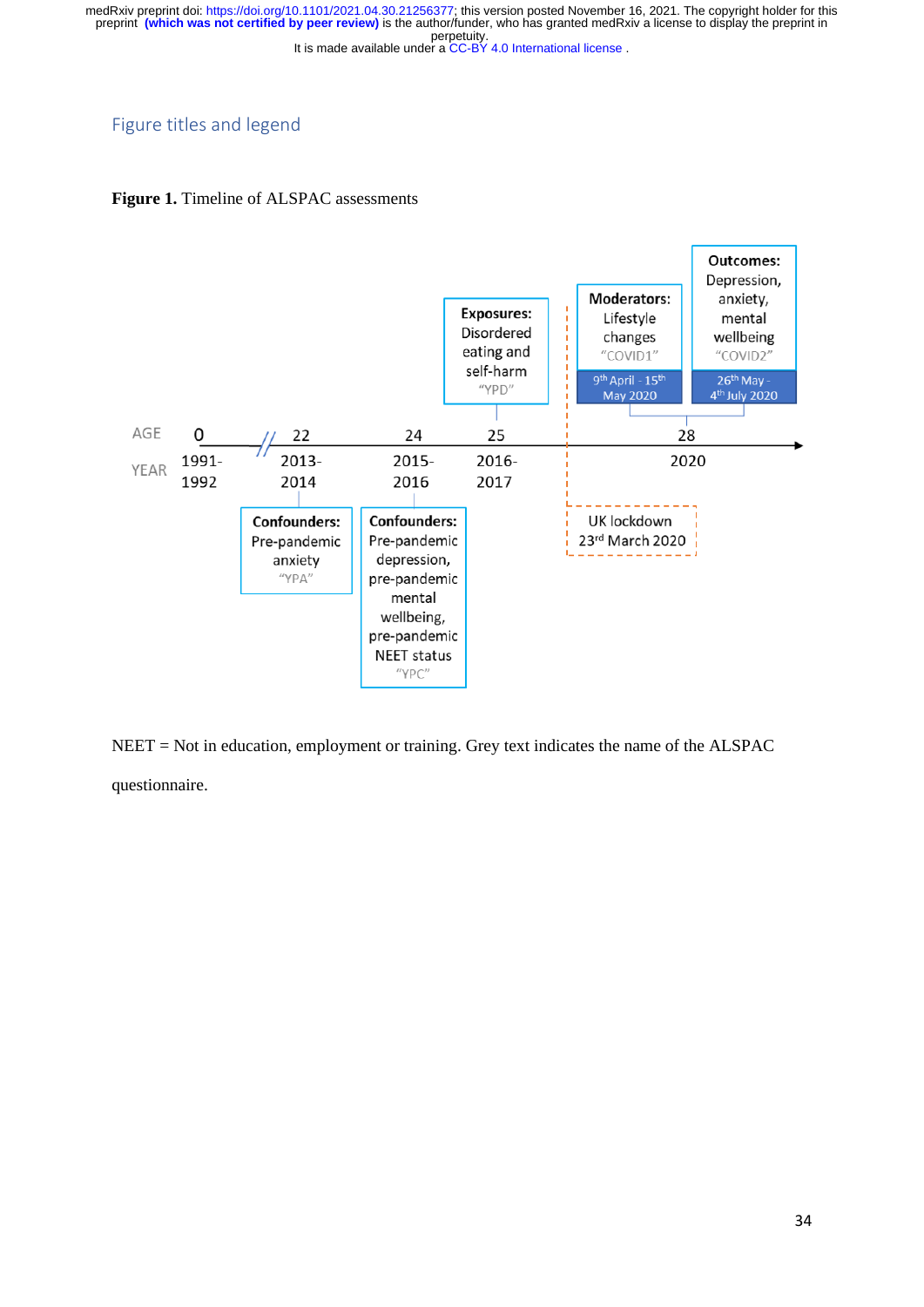**Figure 2.** Adjusted associations between disordered eating/self-harm and mental health and wellbeing stratified by moderators (lifestyle changes)